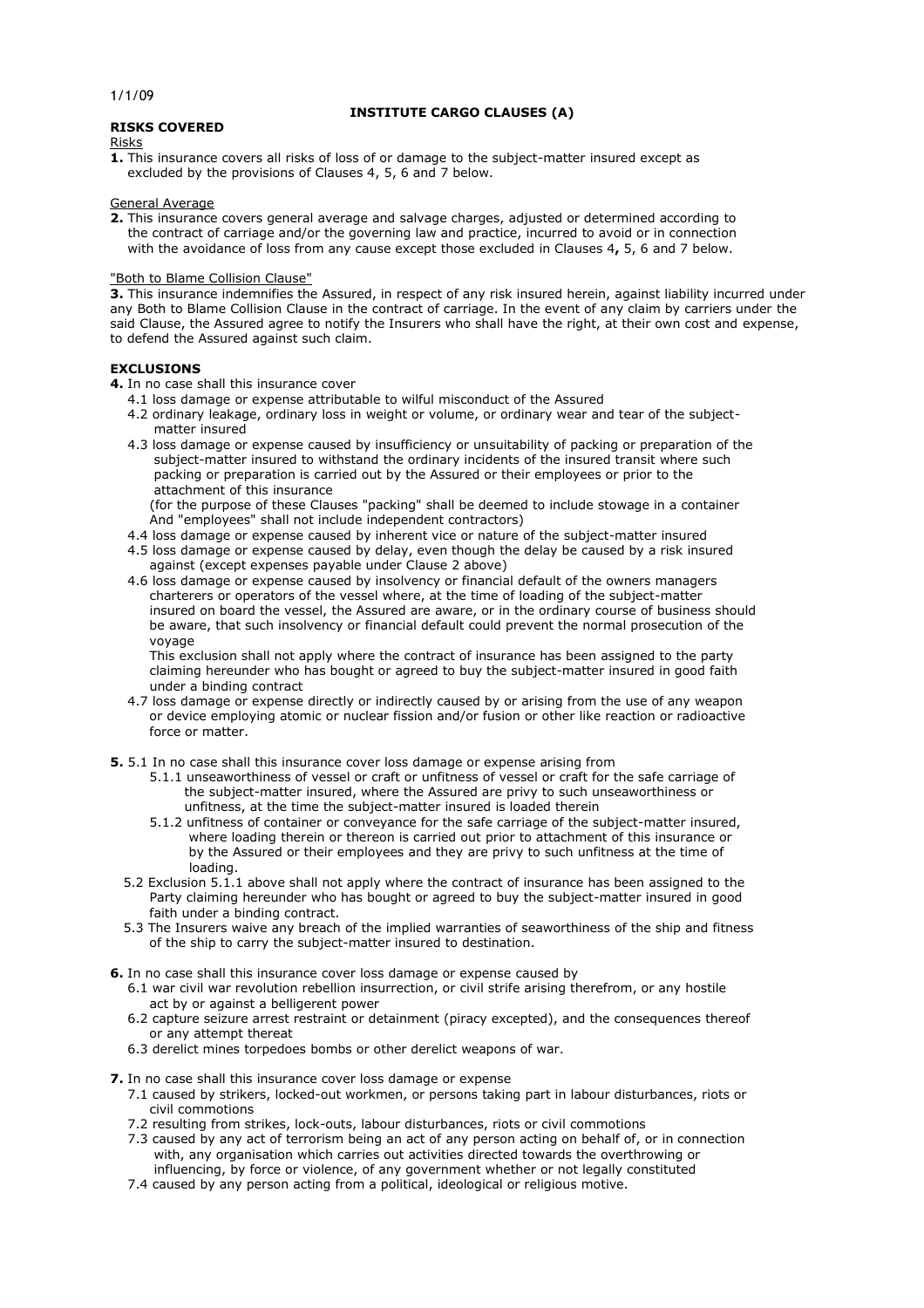# **DURATION**

Transit Clause

**8.** 8.1 Subject to Clause 11 below, this insurance attaches from the time the subject-matter insured is first moved in the warehouse or at the place of storage (at the place named in the contract of insurance) for the purpose of the immediate loading into or onto the carrying vehicle or other conveyance for the commencement of transit,

continues during the ordinary course of transit

and terminates either

- 8.1.1 on completion of unloading from the carrying vehicle or other conveyance in or at the final warehouse or place of storage at the destination named in the contract of insurance,
- 8.1.2 on completion of unloading from the carrying vehicle or other conveyance in or at any other warehouse or place of storage, whether prior to or at the destination named in the contract of insurance, which the Assured or their employees elect to use either for storage other than in the ordinary course of transit or for allocation or distribution, or
- 8.1.3 when the Assured or their employees elect to use any carrying vehicle or other conveyance or any container for storage other than in the ordinary course of transit or
- 8.1.4 on the expiry of 60 days after completion of discharge overside of the subject-matter insured from the oversea vessel at the final port of discharge, whichever shall first occur.
- 8.2 If, after discharge overside from the oversea vessel at the final port of discharge, but prior to termination of this insurance, the subject-matter insured is to be forwarded to a destination other than that to which it is insured, this insurance, whilst remaining subject to termination as provided in Clauses 8.1.1 to 8.1.4, shall not extend beyond the time the subject-matter insured is first moved for the purpose of the commencement of transit to such other destination.
- 8.3 This insurance shall remain in force (subject to termination as provided for in Clauses 8.1.1 to 8.1.4 above and to the provisions of Clause 9 below) during delay beyond the control of the Assured, any deviation, forced discharge, reshipment or transhipment and during any variation of the adventure arising from the exercise of a liberty granted to carriers under the contract of carriage.

#### Termination of Contract of Carriage

- **9.** If owing to circumstances beyond the control of the Assured either the contract of carriage is terminated at a port or place other than the destination named therein or the transit is otherwise terminated before unloading of the subject-matter insured as provided for in Clause 8 above, then this insurance shall also terminate *unless prompt notice is given to the Insurers and continuation of cover is requested when this insurance shall remain in force, subject to an additional premium if required by the Insurers,* either
	- 9.1 until the subject-matter insured is sold and delivered at such port or place, or, unless otherwise specially agreed, until the expiry of 60 days after arrival of the subject-matter insured at such port or place, whichever shall first occur, or
	- 9.2 if the subject-matter insured is forwarded within the said period of 60 days (or any agreed extension thereof) to the destination named in the contract of insurance or to any other destination, until terminated in accordance with the provisions of Clause 8 above.

## Change of Voyage

- **10.** 10.1 Where, after attachment of this insurance, the destination is changed by the Assured, this must be notified promptly to Insurers for rates and terms to be agreed. *Should a loss occur prior to such agreement being obtained cover may be provided but only if cover would have been available at a reasonable commercial market rate on reasonable market terms.*
	- 10.2 Where the subject-matter insured commences the transit contemplated by this insurance (in accordance with Clause 8.1), but, without the knowledge of the Assured or their employees the ship sails for another destination, this insurance will nevertheless be deemed to have attached at commencement of such transit.

#### **CLAIMS**

#### Insurable Interest

- **11.** 11.1 In order to recover under this insurance the Assured must have an insurable interest in the subjectmatter insured at the time of the loss.
	- 11.2 Subject to Clause 11.1 above, the Assured shall be entitled to recover for insured loss occurring during the period covered by this insurance, notwithstanding that the loss occurred before the contract of insurance was concluded, unless the Assured were aware of the loss and the Insurers were not.

#### Forwarding Charges

**12.** Where, as a result of the operation of a risk covered by this insurance, the insured transit is terminated at a port or place other than that to which the subject-matter insured is covered under this insurance, the Insurers will reimburse the Assured for any extra charges properly and reasonably incurred in unloading storing and forwarding the subject-matter insured to the destination to which it is insured. This Clause 12, which does not apply to general average or salvage charges, shall be subject to the exclusions contained in Clauses 4, 5, 6 and 7 above, and shall not include charges arising from the fault negligence insolvency or financial default of the Assured or their employees.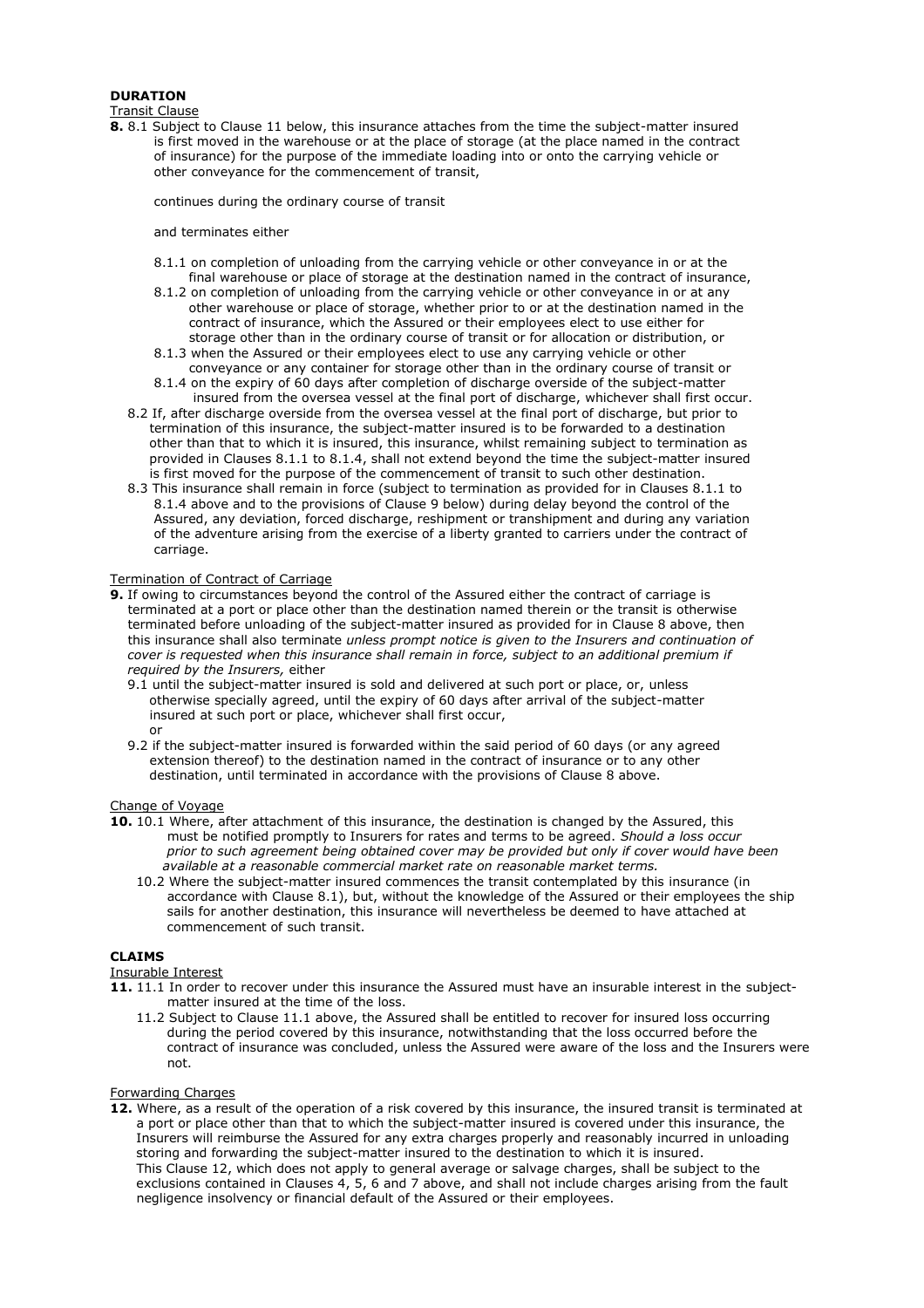## Constructive Total Loss

**13.** No claim for Constructive Total Loss shall be recoverable hereunder unless the subject-matter insured is reasonably abandoned either on account of its actual total loss appearing to be unavoidable or because the cost of recovering, reconditioning and forwarding the subject-matter insured to the destination to which it is insured would exceed its value on arrival.

#### Increased Value

**14.** 14.1 If any Increased Value insurance is effected by the Assured on the subject-matter insured under this insurance the agreed value of the subject-matter insured shall be deemed to be increased to the total amount insured under this insurance and all Increased Value insurances covering the loss, and liability under this insurance shall be in such proportion as the sum insured under this insurance bears to such total amount insured.

In the event of claim the Assured shall provide the Insurers with evidence of the amounts insured under all other insurances.

## 14.2 **Where this insurance is on Increased Value the following clause shall apply:**

The agreed value of the subject-matter insured shall be deemed to be equal to the total amount insured under the primary insurance and all Increased Value insurances covering the loss and effected on the subject-matter insured by the Assured, and liability under this insurance shall be in such proportion as the sum insured under this insurance bears to such total amount insured. In the event of claim the Assured shall provide the Insurers with evidence of the amounts insured under all other insurances.

## **BENEFIT OF INSURANCE**

#### **15.** This insurance

- 15.1 covers the Assured which includes the person claiming indemnity either as the person by or on whose behalf the contract of insurance was effected or as an assignee,
- 15.2 shall not extend to or otherwise benefit the carrier or other bailee.

## **MINIMISING LOSSES**

# Duty of Assured

- **16.** It is the duty of the Assured and their employees and agents in respect of loss recoverable hereunder
	- 16.1 to take such measures as may be reasonable for the purpose of averting or minimising such loss, and
	- 16.2 to ensure that all rights against carriers, bailees or other third parties are properly preserved and exercised

and the Insurers will, in addition to any loss recoverable hereunder, reimburse the Assured for any charges properly and reasonably incurred in pursuance of these duties.

#### Waiver

**17.** Measures taken by the Assured or the Insurers with the object of saving, protecting or recovering the subject-matter insured shall not be considered as a waiver or acceptance of abandonment or otherwise prejudice the rights of either party.

## **AVOIDANCE OF DELAY**

**18.** It is a condition of this insurance that the Assured shall act with reasonable despatch in all circumstances within their control.

#### **LAW AND PRACTICE**

**19.** This insurance is subject to English law and practice.

NOTE:- Where a continuation of cover is requested under Clause 9, or a change of destination is notified under Clause 10, there is an obligation to give prompt notice to the Insurers and the right to such cover is dependent upon compliance with this obligation*.*

**CL382 01/01/2009**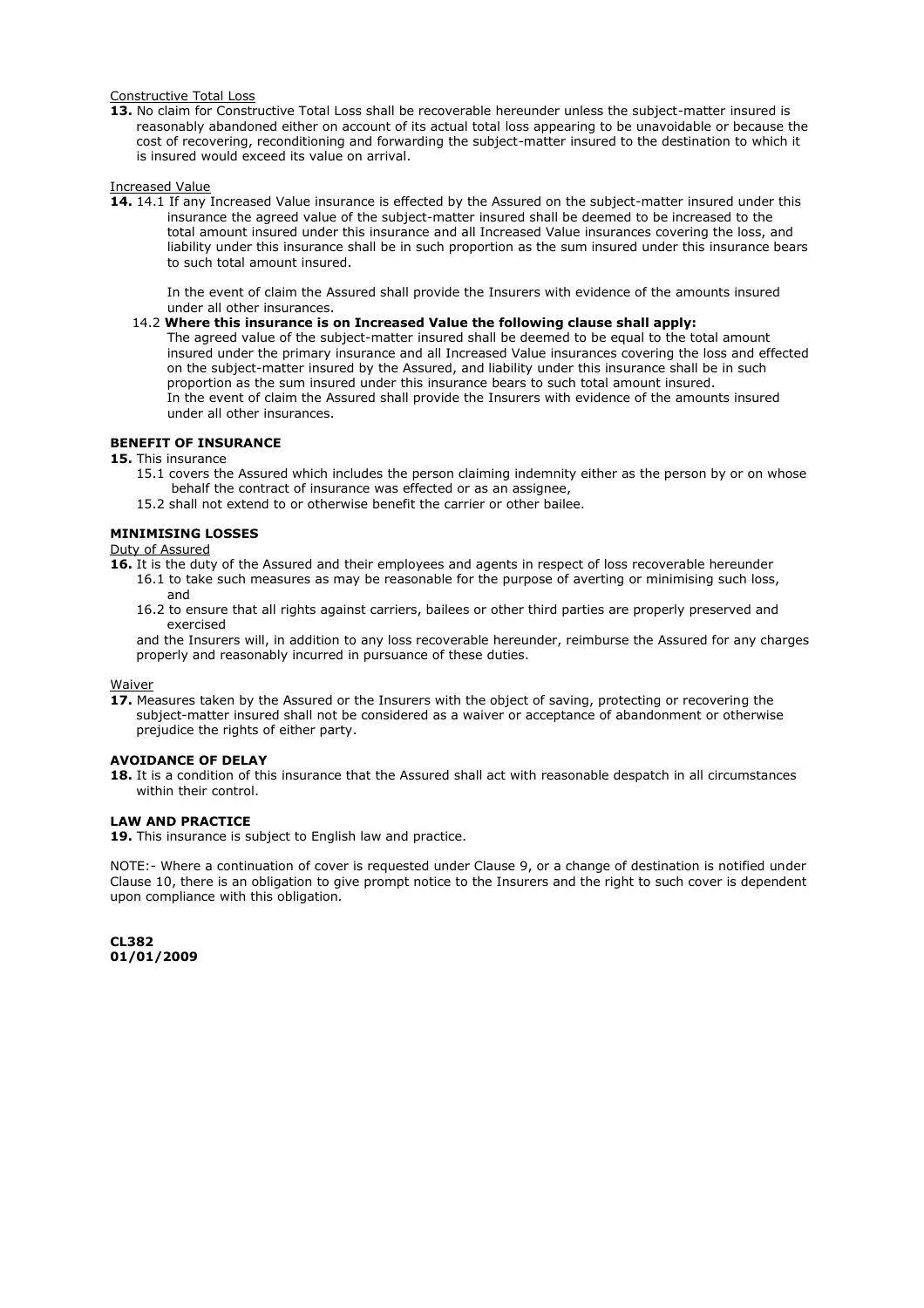# **INSTITUTE CARGO CLAUSES (AIR)**

(excluding sendings by Post)

# **RISKS COVERED**

### Risks

**1.** This insurance covers all risks of loss of or damage to the subject-matter insured except as excluded by the provisions of Clauses 3, 4 and 5 below.

# Salvage Charges

**2.** This insurance covers salvage charges incurred to avoid or in connection with the avoidance of loss from any cause except those excluded in Clauses 3**,** 4 and 5 below.

# **EXCLUSIONS**

- **3.** In no case shall this insurance cover
	- 3.1 loss damage or expense attributable to wilful misconduct of the Assured
	- 3.2 ordinary leakage, ordinary loss in weight or volume, or ordinary wear and tear of the subject-matter insured
	- 3.3 loss damage or expense caused by insufficiency or unsuitability of packing or preparation of the subject-Matter insured to withstand the ordinary incidents of the insured transit where such packing or preparation is carried out by the Assured or their employees or prior to the attachment of this insurance (for the purpose of these Clauses "packing" shall be deemed to include stowage in a container and "employees" shall not include independent contractors)
	- 3.4 loss damage or expense caused by inherent vice or nature of the subject-matter insured
	- 3.5 loss damage or expense arising from unfitness of aircraft conveyance or container for the safe carriage of the subject-matter insured, where loading therein or thereon is carried out prior to attachment of this insurance or by the Assured or their employees and they are privy to such unfitness at the time of loading. This exclusion shall not apply where the contract of insurance has been assigned to the party claiming hereunder who has bought or agreed to buy the subject-matter insured in good faith under a binding contract.
	- 3.6 loss damage or expense caused by delay, even though the delay be caused by a risk insured against
	- 3.7 loss damage or expense caused by insolvency or financial default of the owners managers charterers or operators of the aircraft where, at the time of loading of the subject-matter insured on board the aircraft, the Assured are aware, or in the ordinary course of business should be aware, that such insolvency or financial default could prevent the normal prosecution of the transit This exclusion shall not apply where the contract of insurance has been assigned to the party claiming hereunder who has bought or agreed to buy the subject-matter insured in good faith under a binding contract
	- 3.8 loss damage or expense directly or indirectly caused by or arising from the use of any weapon or device employing atomic or nuclear fission and/or fusion or other like reaction or radioactive force or matter.
- **4.** In no case shall this insurance cover loss damage or expense caused by
	- 4.1 war civil war revolution rebellion insurrection, or civil strife arising therefrom, or any hostile act by or against a belligerent power
	- 4.2 capture seizure arrest restraint or detainment (piracy excepted), and the consequences thereof or any attempt thereat
	- 4.3 derelict mines torpedoes bombs or other derelict weapons of war.
- **5.** In no case shall this insurance cover loss damage or expense
	- 5.1 caused by strikers, locked-out workmen, or persons taking part in labour disturbances, riots or civil commotions
	- 5.2 resulting from strikes, lock-outs, labour disturbances, riots or civil commotions
	- 5.3 caused by any act of terrorism being an act of any person acting on behalf of, or in connection with, any organisation which carries out activities directed towards the overthrowing or influencing, by force or violence, of any government whether or not legally constituted
	- 5.4 caused by any person acting from a political, ideological or religious motive.

# **DURATION**

# Transit Clause

**6.** 6.1 Subject to Clause 9 below, this insurance attaches from the time the subject-matter insured is first moved in the warehouse, premises or at the place of storage (at the place named in the contract of insurance) for the purpose of the immediate loading into or onto the carrying vehicle or other conveyance for the commencement of transit,

continues during the ordinary course of transit

and terminates either

- 6.1.1 on completion of unloading from the carrying vehicle or other conveyance in or at the final warehouse, premises or place of storage at the destination named in the contract of insurance,
- 6.1.2 on completion of unloading from the carrying vehicle or other conveyance in or at any other warehouse, premises or place of storage, whether prior to or at the destination named in the contract of insurance, which the Assured or their employees elect to use either for storage other than in the ordinary course of transit or for allocation or distribution, or
- 6.1.3 when the Assured or their employees elect to use any carrying vehicle or other conveyance or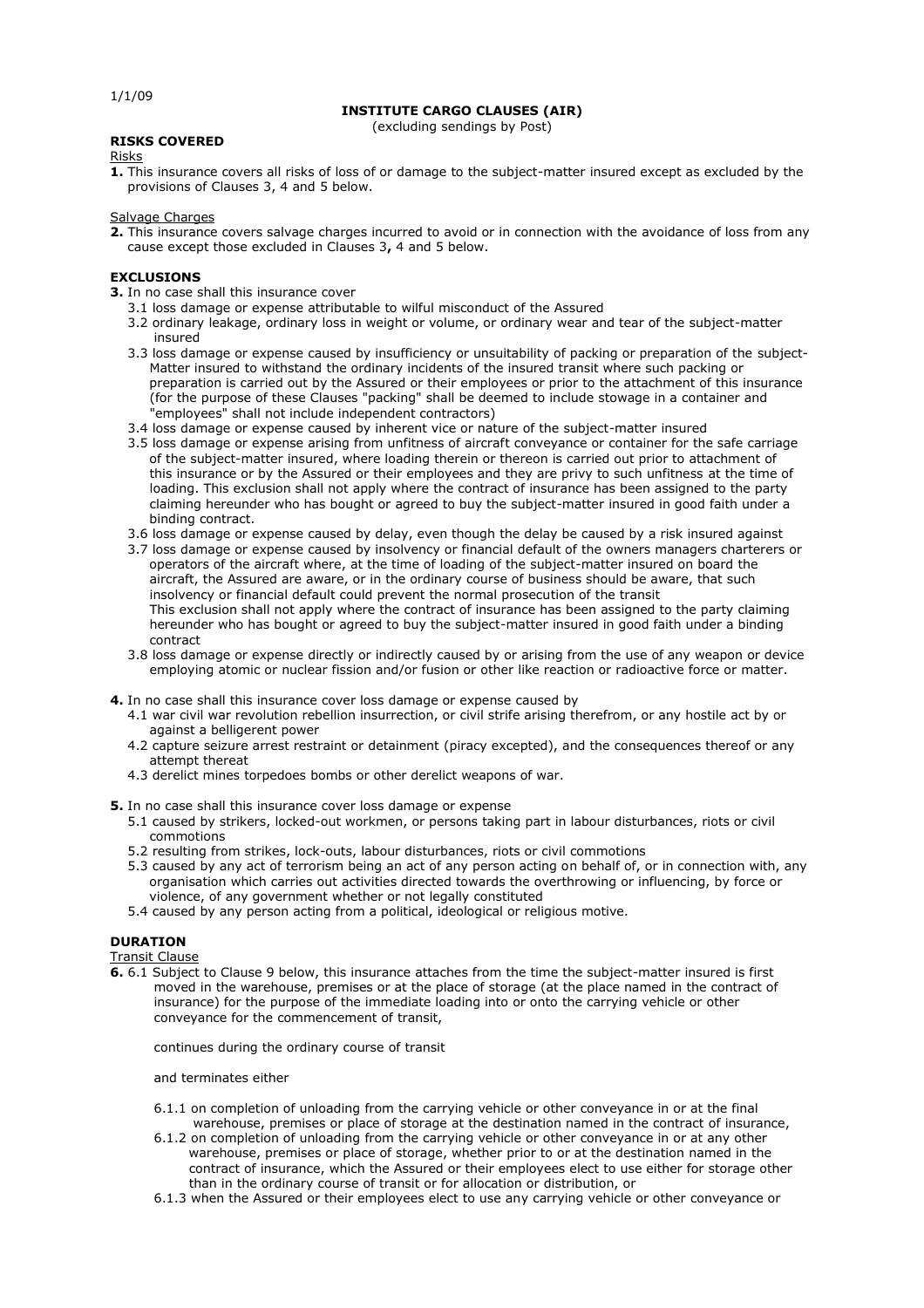any container for storage other than in the ordinary course of transit or

- 6.1.4 on the expiry of 30 days after completion of unloading of the subject-matter insured from the aircraft at the final place of discharge,
- whichever shall first occur.
- 6.2 If, after unloading from the aircraft at the final place of discharge, but prior to termination of this insurance, the subject-matter insured is to be forwarded to a destination other than that to which it is insured, this insurance, whilst remaining subject to termination as provided in Clauses 6.1.1 to 6.1.4, shall not extend beyond the time the subject-matter insured is first moved for the purpose of the commencement of transit to such other destination.
- 6.3 This insurance shall remain in force (subject to termination as provided for in Clauses 6.1.1 to 6.1.4 above and to the provisions of Clause 7 below) during delay beyond the control of the Assured, any deviation, forced discharge, reshipment or transhipment and during any variation of the adventure arising from the exercise of a liberty granted to the air carriers under the contract of carriage.

#### Termination of Contract of Carriage

- **7.** If owing to circumstances beyond the control of the Assured either the contract of carriage is terminated at a place other than the destination named therein or the transit is otherwise terminated before unloading of the subject-matter insured as provided for in Clause 6 above, then this insurance shall also terminate *unless prompt notice is given to the Insurers and continuation of cover is requested when this insurance shall remain in force, subject to an additional premium if required by the Insurers,* either
	- 7.1 until the subject-matter insured is sold and delivered at such place, or, unless otherwise specially agreed, until the expiry of 30 days after arrival of the subject-matter insured at such place, whichever shall first occur,
	- 7.2 if the subject-matter insured is forwarded within the said period of 30 days (or any agreed extension thereof) to the destination named in the contract of insurance or to any other destination, until terminated in accordance with the provisions of Clause 6 above.

## Change of Transit

or

- **8.** 8.1 Where, after attachment of this insurance, the destination is changed by the Assured, this must be notified promptly to Insurers for rates and terms to be agreed. *Should a loss occur prior to such agreement being obtained cover may be provided but only if cover would have been available at a reasonable commercial market rate on reasonable market terms*.
	- 8.2 Where the subject-matter insured commences the transit contemplated by this insurance (in accordance with Clause 6.1), but, without the knowledge of the Assured or their employees the aircraft leaves for another destination, this insurance will nevertheless be deemed to have attached at commencement of such transit.

#### **CLAIMS**

### Insurable Interest

- **9.** 9.1 In order to recover under this insurance the Assured must have an insurable interest in the subjectmatter insured at the time of the loss.
	- 9.2 Subject to Clause 9.1 above, the Assured shall be entitled to recover for insured loss occurring during the period covered by this insurance, notwithstanding that the loss occurred before the contract of insurance was concluded, unless the Assured were aware of the loss and the Insurers were not.

#### Forwarding Charges

**10.** Where, as a result of the operation of a risk covered by this insurance, the insured transit is terminated at a place other than that to which the subject-matter insured is covered under this insurance, the Insurers will reimburse the Assured for any extra charges properly and reasonably incurred in unloading storing and forwarding the subject-matter insured to the destination to which it is insured.

This Clause 10, which does not apply to salvage charges, shall be subject to the exclusions contained in Clauses 3, 4 and 5 above, and shall not include charges arising from the fault negligence insolvency or financial default of the Assured or their employees.

#### Constructive Total Loss

**11.** No claim for Constructive Total Loss shall be recoverable hereunder unless the subject-matter insured is reasonably abandoned either on account of its actual total loss appearing to be unavoidable or because the cost of recovering, reconditioning and forwarding the subject-matter insured to the destination to which it is insured would exceed its value on arrival.

#### Increased Value

**12.** 12.1 If any Increased Value insurance is effected by the Assured on the subject-matter insured under this insurance the agreed value of the subject-matter insured shall be deemed to be increased to the total amount insured under this insurance and all Increased Value insurances covering the loss, and liability under this insurance shall be in such proportion as the sum insured under this insurance bears to such total amount insured.

In the event of claim the Assured shall provide the Insurers with evidence of the amounts insured under all other insurances.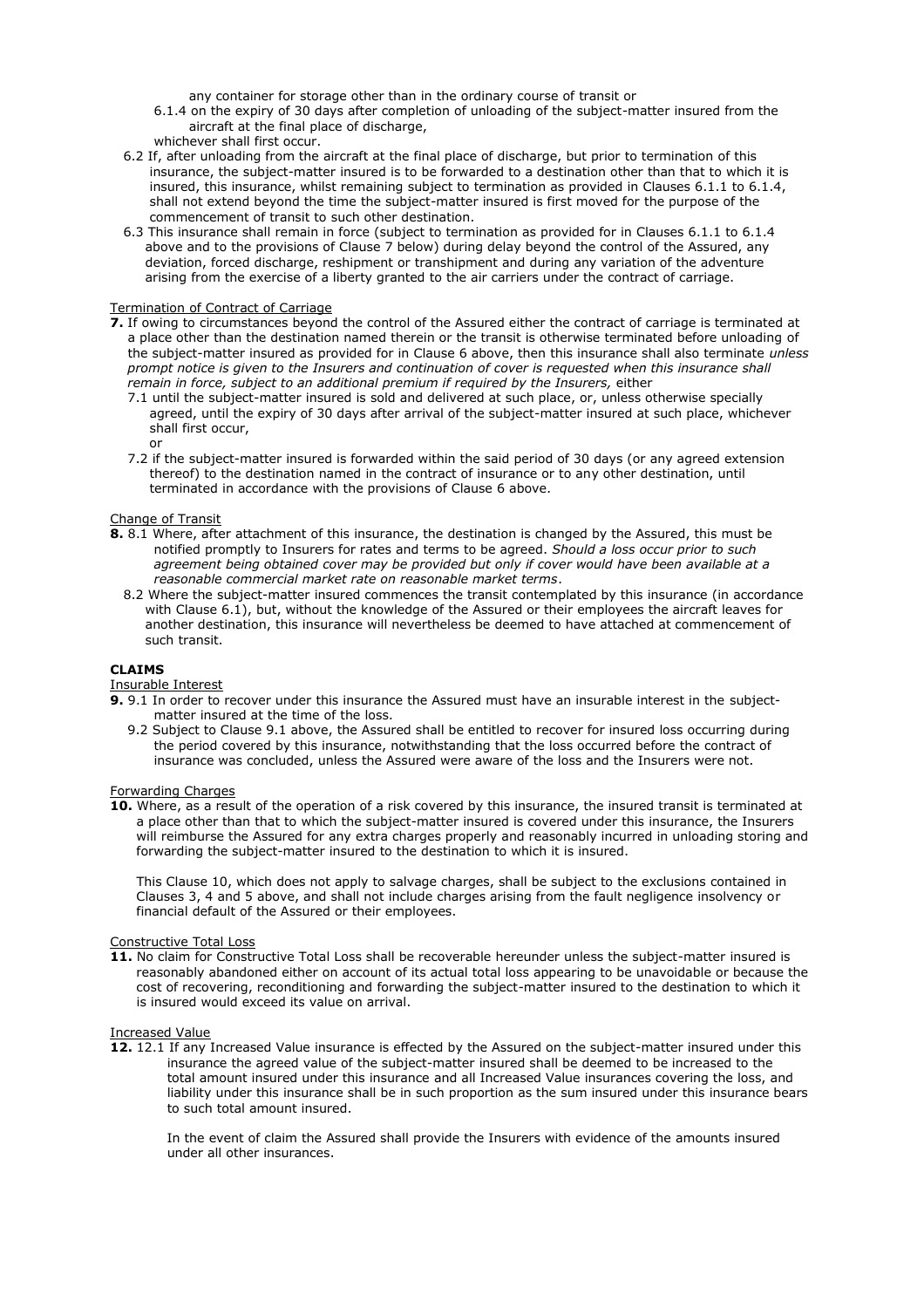## 12.2 **Where this insurance is on Increased Value the following clause shall apply:**

The agreed value of the subject-matter insured shall be deemed to be equal to the total amount insured under the primary insurance and all Increased Value insurances covering the loss and effected on the subject-matter insured by the Assured, and liability under this insurance shall be in such proportion as the sum insured under this insurance bears to such total amount insured. In the event of claim the Assured shall provide the Insurers with evidence of the amounts insured under all other insurances.

# **BENEFIT OF INSURANCE**

# **13.** This insurance

- 13.1 covers the Assured which includes the person claiming indemnity either as the person by or on whose behalf the contract of insurance was effected or as an assignee,
- 13.2 shall not extend to or otherwise benefit the carrier or other bailee.

## **MINIMISING LOSSES**

#### Duty of Assured

- 14. It is the duty of the Assured and their employees and agents in respect of loss recoverable hereunder 14.1 to take such measures as may be reasonable for the purpose of averting or minimising such loss, and
	- 14.2 to ensure that all rights against carriers, bailees or other third parties are properly preserved and exercised

and the Insurers will, in addition to any loss recoverable hereunder, reimburse the Assured for any charges properly and reasonably incurred in pursuance of these duties.

#### Waiver

**15.** Measures taken by the Assured or the Insurers with the object of saving, protecting or recovering the subject-matter insured shall not be considered as a waiver or acceptance of abandonment or otherwise prejudice the rights of either party.

#### **AVOIDANCE OF DELAY**

**16.** It is a condition of this insurance that the Assured shall act with reasonable despatch in all circumstances within their control.

#### **LAW AND PRACTICE**

**17.** This insurance is subject to English law and practice.

*NOTE:- Where a continuation of cover is requested under Clause 7, or a change of destination is notified under Clause 8, there is an obligation to give prompt notice to the Insurers and the right to such cover is dependent upon compliance with this obligation.*

**CL387 01/01/2009**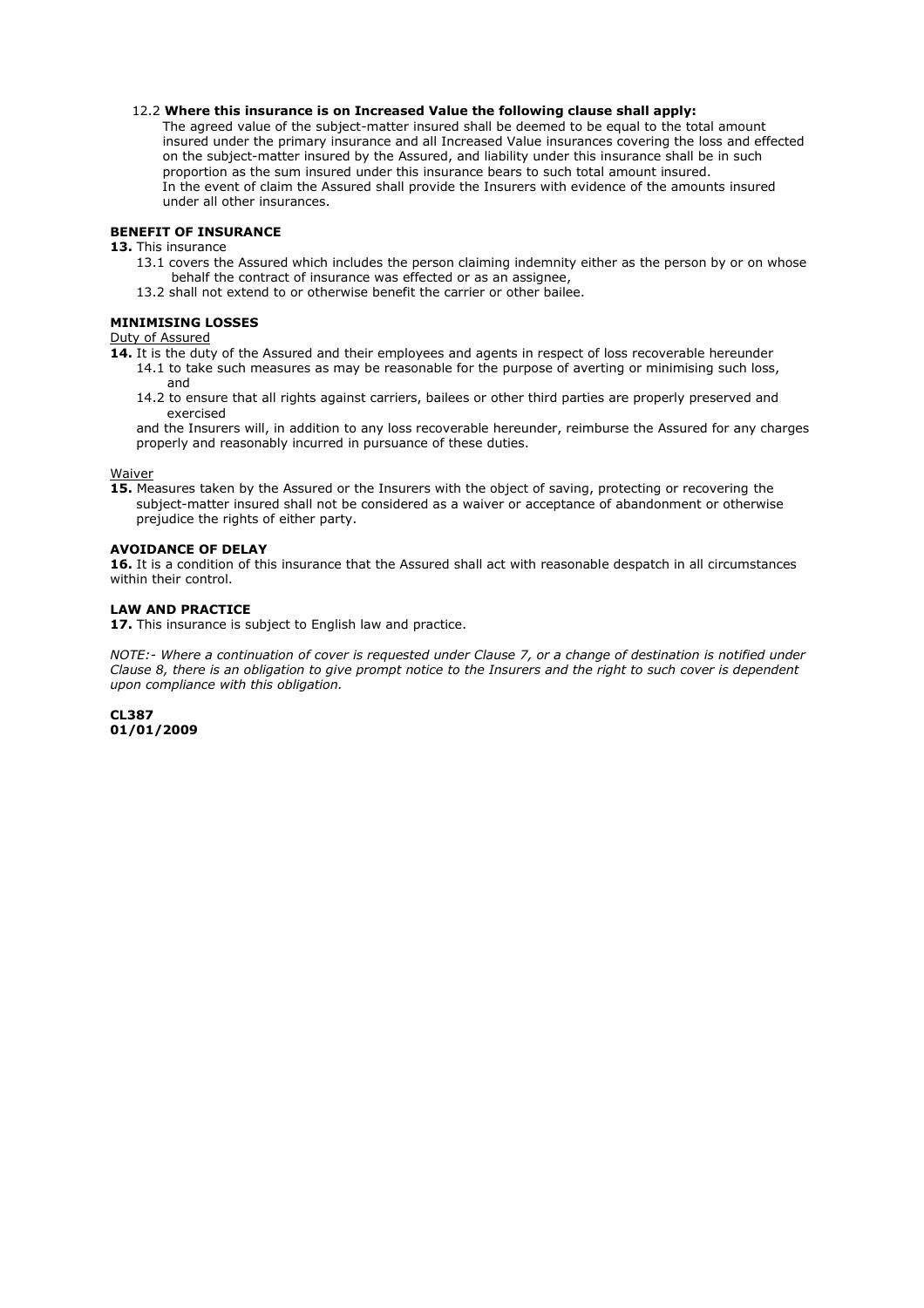## 1/1/09

# **INSTITUTE CARGO CLAUSES (B)**

# **RISKS COVERED**

#### Risks

**1.** This insurance covers, except as excluded by the provisions of Clauses 4, 5, 6 and 7 below,

- 1.1 loss of or damage to the subject-matter insured reasonably attributable to
	- 1.1.1 fire or explosion
	- 1.1.2 vessel or craft being stranded grounded sunk or capsized
	- 1.1.3 overturning or derailment of land conveyance
	- 1.1.4 collision or contact of vessel craft or conveyance with any external object other than water
	- 1.1.5 discharge of cargo at a port of distress
	- 1.1.6 earthquake volcanic eruption or lightning,
	- 1.2 loss of or damage to the subject-matter insured caused by
		- 1.2.1 general average sacrifice
		- 1.2.2 jettison or washing overboard
		- 1.2.3 entry of sea lake or river water into vessel craft hold conveyance container or place of storage,
	- 1.3 total loss of any package lost overboard or dropped whilst loading on to, or unloading from, vessel or craft.

#### General Average

**2.** This insurance covers general average and salvage charges, adjusted or determined according to the contract of carriage and/or the governing law and practice, incurred to avoid or in connection with the avoidance of loss from any cause except those excluded in Clauses 4**,** 5, 6 and 7 below.

## "Both to Blame Collision Clause"

**3.** This insurance indemnifies the Assured, in respect of any risk insured herein, against liability incurred under any Both to Blame Collision Clause in the contract of carriage. In the event of any claim by carriers under the said Clause, the Assured agree to notify the Insurers who shall have the right, at their own cost and expense, to defend the Assured against such claim.

# **EXCLUSIONS**

- **4.** In no case shall this insurance cover
	- 4.1 loss damage or expense attributable to wilful misconduct of the Assured
	- 4.2 ordinary leakage, ordinary loss in weight or volume, or ordinary wear and tear of the subject-matter insured
	- 4.3 loss damage or expense caused by insufficiency or unsuitability of packing or preparation of the subjectmatter insured to withstand the ordinary incidents of the insured transit where such packing or preparation is carried out by the Assured or their employees or prior to the attachment of this insurance (for the purpose of these Clauses "packing" shall be deemed to include stowage in a container and "employees" shall not include independent contractors)
	- 4.4 loss damage or expense caused by inherent vice or nature of the subject-matter insured
	- 4.5 loss damage or expense caused by delay, even though the delay be caused by a risk insured against (except expenses payable under Clause 2 above)
	- 4.6 loss damage or expense caused by insolvency or financial default of the owners managers charterers or operators of the vessel where, at the time of loading of the subject-matter insured on board the vessel, the Assured are aware, or in the ordinary course of business should be aware, that such insolvency or financial default could prevent the normal prosecution of the voyage

This exclusion shall not apply where the contract of insurance has been assigned to the party claiming hereunder who has bought or agreed to buy the subject-matter insured in good faith under a binding contract

- 4.7 deliberate damage to or deliberate destruction of the subject-matter insured or any part thereof by the wrongful act of any person or persons
- 4.8 loss damage or expense directly or indirectly caused by or arising from the use of any weapon or device employing atomic or nuclear fission and/or fusion or other like reaction or radioactive force or matter.
- **5.** 5.1 In no case shall this insurance cover loss damage or expense arising from
	- 5.1.1 unseaworthiness of vessel or craft or unfitness of vessel or craft for the safe carriage of the subject-matter insured, where the Assured are privy to such unseaworthiness or unfitness, at the time the subject-matter insured is loaded therein
	- 5.1.2 unfitness of container or conveyance for the safe carriage of the subject-matter insured, where loading therein or thereon is carried out prior to attachment of this insurance or by the Assured or their employees and they are privy to such unfitness at the time of loading.
	- 5.2 Exclusion 5.1.1 above shall not apply where the contract of insurance has been assigned to the party claiming hereunder who has bought or agreed to buy the subject-matter insured in good faith under a binding contract.
	- 5.3 The Insurers waive any breach of the implied warranties of seaworthiness of the ship and fitness of the ship to carry the subject-matter insured to destination.
- **6.** In no case shall this insurance cover loss damage or expense caused by
	- 6.1 war civil war revolution rebellion insurrection, or civil strife arising therefrom, or any hostile act by or against a belligerent power
	- 6.2 capture seizure arrest restraint or detainment, and the consequences thereof or any attempt thereat 6.3 derelict mines torpedoes bombs or other derelict weapons of war.
- **7.** In no case shall this insurance cover loss damage or expense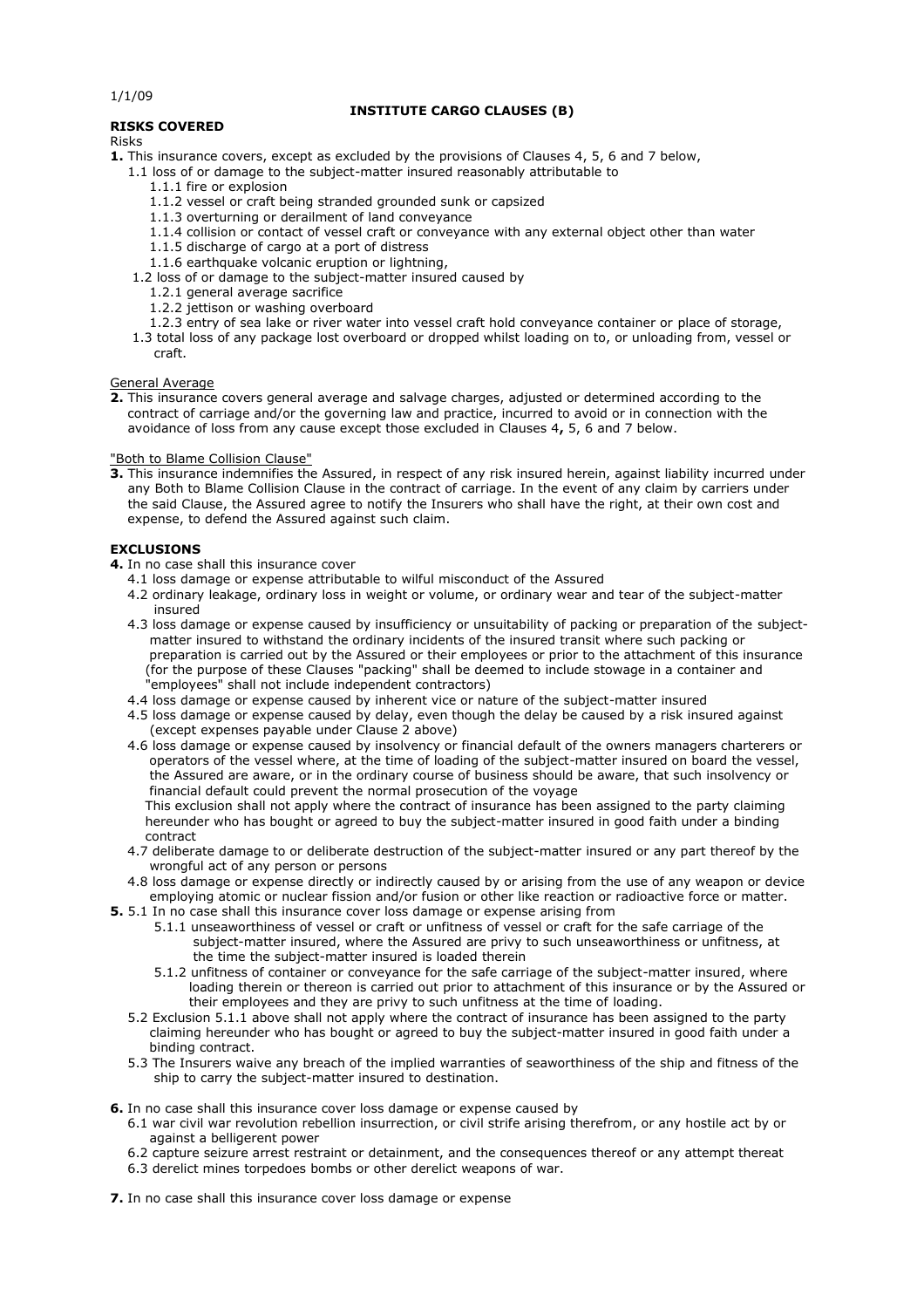- 7.1 caused by strikers, locked-out workmen, or persons taking part in labour disturbances, riots or civil commotions
- 7.2 resulting from strikes, lock-outs, labour disturbances, riots or civil commotions
- 7.3 caused by any act of terrorism being an act of any person acting on behalf of, or in connection with, any organisation which carries out activities directed towards the overthrowing or influencing, by force or violence, of any government whether or not legally constituted
- 7.4 caused by any person acting from a political, ideological or religious motive.

## **DURATION**

## Transit Clause

**8.** 8.1 Subject to Clause 11 below, this insurance attaches from the time the subject-matter insured is first moved in the warehouse or at the place of storage (at the place named in the contract of insurance) for the purpose of the immediate loading into or onto the carrying vehicle or other conveyance for the

commencement of transit,

continues during the ordinary course of transit

and terminates either

- 8.1.1 on completion of unloading from the carrying vehicle or other conveyance in or at the final warehouse or place of storage at the destination named in the contract of insurance,
- 8.1.2 on completion of unloading from the carrying vehicle or other conveyance in or at any other warehouse or place of storage, whether prior to or at the destination named in the contract of insurance, which the Assured or their employees elect to use either for storage other than in the ordinary course of transit or for allocation or distribution, or
- 8.1.3 when the Assured or their employees elect to use any carrying vehicle or other conveyance or any container for storage other than in the ordinary course of transit or
- 8.1.4 on the expiry of 60 days after completion of discharge overside of the subject-matter insured from the oversea vessel at the final port of discharge, whichever shall first occur.
- 8.2 If, after discharge overside from the oversea vessel at the final port of discharge, but prior to termination of this insurance, the subject-matter insured is to be forwarded to a destination other than that to which it is insured, this insurance, whilst remaining subject to termination as provided in Clauses 8.1.1 to 8.1.4, shall not extend beyond the time the subject-matter insured is first moved for the purpose of the commencement of transit to such other destination.
- 8.3 This insurance shall remain in force (subject to termination as provided for in Clauses 8.1.1 to 8.1.4 above and to the provisions of Clause 9 below) during delay beyond the control of the Assured, any deviation, forced discharge, reshipment or transhipment and during any variation of the adventure arising from the exercise of a liberty granted to carriers under the contract of carriage.

## Termination of Contract of Carriage

- **9.** If owing to circumstances beyond the control of the Assured either the contract of carriage is terminated at a port or place other than the destination named therein or the transit is otherwise terminated before unloading of the subject-matter insured as provided for in Clause 8 above, then this insurance shall also terminate *unless prompt notice is given to the Insurers and continuation of cover is requested when this insurance shall remain in force, subject to an additional premium if required by the Insurers,* either
	- 9.1 until the subject-matter insured is sold and delivered at such port or place, or, unless otherwise specially agreed, until the expiry of 60 days after arrival of the subject-matter insured at such port or place, whichever shall first occur, or
	- 9.2 if the subject-matter insured is forwarded within the said period of 60 days (or any agreed extension thereof) to the destination named in the contract of insurance or to any other destination, until terminated in accordance with the provisions of Clause 8 above.

#### Change of Voyage

- **10.** 10.1 Where, after attachment of this insurance, the destination is changed by the Assured, this must be notified promptly to Insurers for rates and terms to be agreed. *Should a loss occur prior to such agreement being obtained cover may be provided but only if cover would have been available at a reasonable commercial market rate on reasonable market terms.*
	- 10.2 Where the subject-matter insured commences the transit contemplated by this insurance (in accordance with Clause 8.1), but, without the knowledge of the Assured or their employees the ship sails for another destination, this insurance will nevertheless be deemed to have attached at commencement of such transit.

## **CLAIMS**

#### Insurable Interest

- **11.** 11.1 In order to recover under this insurance the Assured must have an insurable interest in the subjectmatter insured at the time of the loss.
	- 11.2 Subject to Clause 11.1 above, the Assured shall be entitled to recover for insured loss occurring during the period covered by this insurance, notwithstanding that the loss occurred before the contract of insurance was concluded, unless the Assured were aware of the loss and the Insurers were not.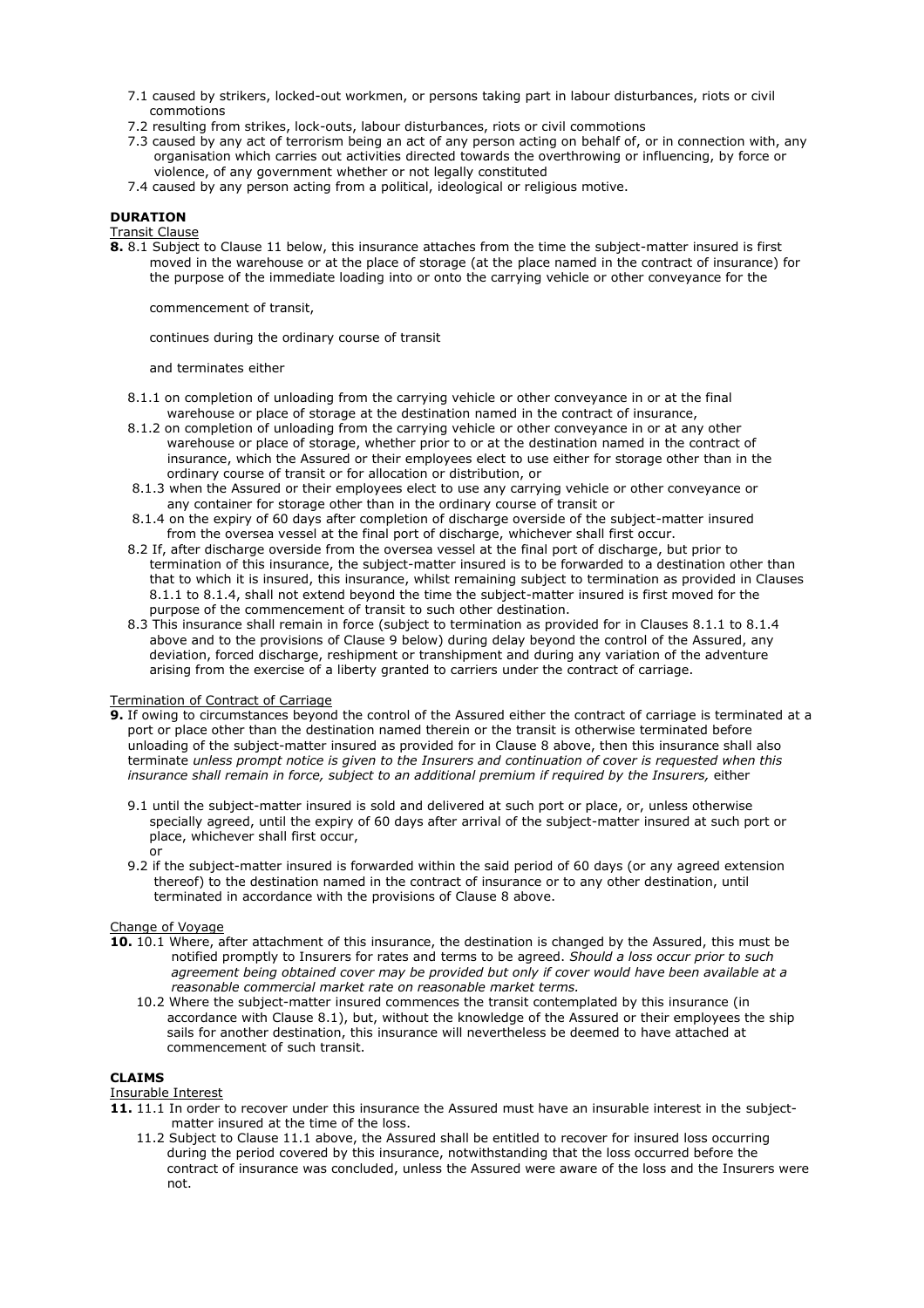# Forwarding Charges

**12.** Where, as a result of the operation of a risk covered by this insurance, the insured transit is terminated at a port or place other than that to which the subject-matter insured is covered under this insurance, the Insurers will reimburse the Assured for any extra charges properly and reasonably incurred in unloading storing and forwarding the subject-matter insured to the destination to which it is insured.

This Clause 12, which does not apply to general average or salvage charges, shall be subject to the Exclusions contained in Clauses 4, 5, 6 and 7 above, and shall not include charges arising from the fault negligence insolvency or financial default of the Assured or their employees.

#### Constructive Total Loss

**13.** No claim for Constructive Total Loss shall be recoverable hereunder unless the subject-matter insured is reasonably abandoned either on account of its actual total loss appearing to be unavoidable or because the cost of recovering, reconditioning and forwarding the subject-matter insured to the destination to which it is insured would exceed its value on arrival.

## Increased Value

**14.** 14.1 If any Increased Value insurance is effected by the Assured on the subject-matter insured under this insurance the agreed value of the subject-matter insured shall be deemed to be increased to the total amount insured under this insurance and all Increased Value insurances covering the loss, and liability under this insurance shall be in such proportion as the sum insured under this insurance bears to such total amount insured.

In the event of claim the Assured shall provide the Insurers with evidence of the amounts insured under all other insurances.

## 14.2 **Where this insurance is on Increased Value the following clause shall apply:**

The agreed value of the subject-matter insured shall be deemed to be equal to the total amount insured under the primary insurance and all Increased Value insurances covering the loss and effected on the subject-matter insured by the Assured, and liability under this insurance shall be in such proportion as the sum insured under this insurance bears to such total amount insured. In the event of claim the Assured shall provide the Insurers with evidence of the amounts insured under all other insurances.

# **BENEFIT OF INSURANCE**

## **15.** This insurance

- 15.1 covers the Assured which includes the person claiming indemnity either as the person by or on whose behalf the contract of insurance was effected or as an assignee,
- 15.2 shall not extend to or otherwise benefit the carrier or other bailee.

# **MINIMISING LOSSES**

#### Duty of Assured

- **16.** It is the duty of the Assured and their employees and agents in respect of loss recoverable hereunder 16.1 to take such measures as may be reasonable for the purpose of averting or minimising such loss, and
	- 16.2 to ensure that all rights against carriers, bailees or other third parties are properly preserved and exercised

and the Insurers will, in addition to any loss recoverable hereunder, reimburse the Assured for any charges properly and reasonably incurred in pursuance of these duties.

#### Waiver

**17.** Measures taken by the Assured or the Insurers with the object of saving, protecting or recovering the subject-matter insured shall not be considered as a waiver or acceptance of abandonment or otherwise prejudice the rights of either party.

## **AVOIDANCE OF DELAY**

**18.** It is a condition of this insurance that the Assured shall act with reasonable despatch in all circumstances within their control.

## **LAW AND PRACTICE**

**19.** This insurance is subject to English law and practice.

*NOTE:- Where a continuation of cover is requested under Clause 9, or a change of destination is notified under Clause 10, there is an obligation to give prompt notice to the Insurers and the right to such cover is dependent upon compliance with this obligation.*

**CL383 01/01/2009**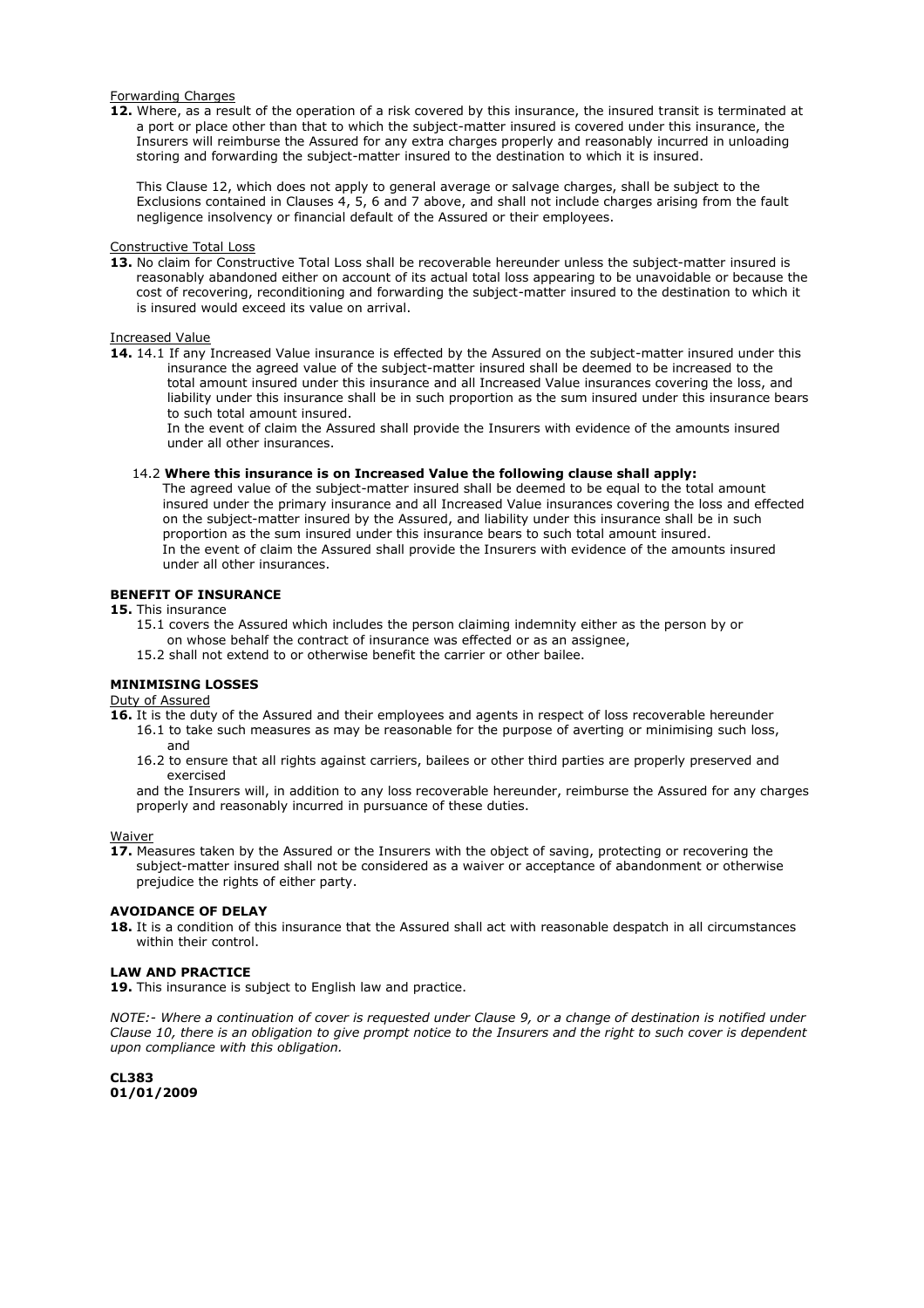1/1/09

# **INSTITUTE CARGO CLAUSES (C)**

# **RISKS COVERED**

## Risks

**1.** This insurance covers, except as excluded by the provisions of Clauses 4, 5, 6 and 7 below,

- 1.1 loss of or damage to the subject-matter insured reasonably attributable to
	- 1.1.1 fire or explosion
	- 1.1.2 vessel or craft being stranded grounded sunk or capsized
	- 1.1.3 overturning or derailment of land conveyance
	- 1.1.4 collision or contact of vessel craft or conveyance with any external object other than water
	- 1.1.5 discharge of cargo at a port of distress,
	- 1.2 loss of or damage to the subject-matter insured caused by
		- 1.2.1 general average sacrifice
- 1.2.2 jettison.

General Average

**2.** This insurance covers general average and salvage charges, adjusted or determined according to the contract of carriage and/or the governing law and practice, incurred to avoid or in connection with the avoidance of loss from any cause except those excluded in Clauses 4**,** 5, 6 and 7 below.

"Both to Blame Collision Clause"

**3.** This insurance indemnifies the Assured, in respect of any risk insured herein, against liability incurred under any Both to Blame Collision Clause in the contract of carriage. In the event of any claim by carriers under the said Clause, the Assured agree to notify the Insurers who shall have the right, at their own cost and expense, to defend the Assured against such claim.

# **EXCLUSIONS**

- **4.** In no case shall this insurance cover
	- 4.1 loss damage or expense attributable to wilful misconduct of the Assured
	- 4.2 ordinary leakage, ordinary loss in weight or volume, or ordinary wear and tear of the subject-matter insured
	- 4.3 loss damage or expense caused by insufficiency or unsuitability of packing or preparation of the subjectmatter insured to withstand the ordinary incidents of the insured transit where such packing or preparation is carried out by the Assured or their employees or prior to the attachment of this insurance (for the purpose of these Clauses "packing" shall be deemed to include stowage in a container and "employees" shall not include independent contractors)
	- 4.4 loss damage or expense caused by inherent vice or nature of the subject-matter insured
	- 4.5 loss damage or expense caused by delay, even though the delay be caused by a risk insured against (except expenses payable under Clause 2 above)
	- 4.6 loss damage or expense caused by insolvency or financial default of the owners managers charterers or operators of the vessel where, at the time of loading of the subject-matter insured on board the vessel, the Assured are aware, or in the ordinary course of business should be aware, that such insolvency or financial default could prevent the normal prosecution of the voyage

This exclusion shall not apply where the contract of insurance has been assigned to the party claiming hereunder who has bought or agreed to buy the subject-matter insured in good faith under a binding contract

- 4.7 deliberate damage to or deliberate destruction of the subject-matter insured or any part thereof by the wrongful act of any person or persons
- 4.8 loss damage or expense directly or indirectly caused by or arising from the use of any weapon or device employing atomic or nuclear fission and/or fusion or other like reaction or radioactive force or matter.
- **5.** 5.1 In no case shall this insurance cover loss damage or expense arising from
	- 5.1.1 unseaworthiness of vessel or craft or unfitness of vessel or craft for the safe carriage of the subject-matter insured, where the Assured are privy to such unseaworthiness or unfitness, at the time the subject-matter insured is loaded therein
	- 5.1.2 unfitness of container or conveyance for the safe carriage of the subject-matter insured, where loading therein or thereon is carried out prior to attachment of this insurance or by the Assured or their employees and they are privy to such unfitness at the time of loading.
	- 5.2 Exclusion 5.1.1 above shall not apply where the contract of insurance has been assigned to the party claiming hereunder who has bought or agreed to buy the subject-matter insured in good faith under a binding contract.
	- 5.3 The Insurers waive any breach of the implied warranties of seaworthiness of the ship and fitness of the ship to carry the subject-matter insured to destination.
- **6.** In no case shall this insurance cover loss damage or expense caused by
	- 6.1 war civil war revolution rebellion insurrection, or civil strife arising therefrom, or any hostile act by or against a belligerent power
	- 6.2 capture seizure arrest restraint or detainment, and the consequences thereof or any attempt thereat 6.3 derelict mines torpedoes bombs or other derelict weapons of war.
- **7.** In no case shall this insurance cover loss damage or expense
	- 7.1 caused by strikers, locked-out workmen, or persons taking part in labour disturbances, riots or civil commotions
	- 7.2 resulting from strikes, lock-outs, labour disturbances, riots or civil commotions
	- 7.3 caused by any act of terrorism being an act of any person acting on behalf of, or in connection with, any organisation which carries out activities directed towards the overthrowing or influencing, by force or violence, of any government whether or not legally constituted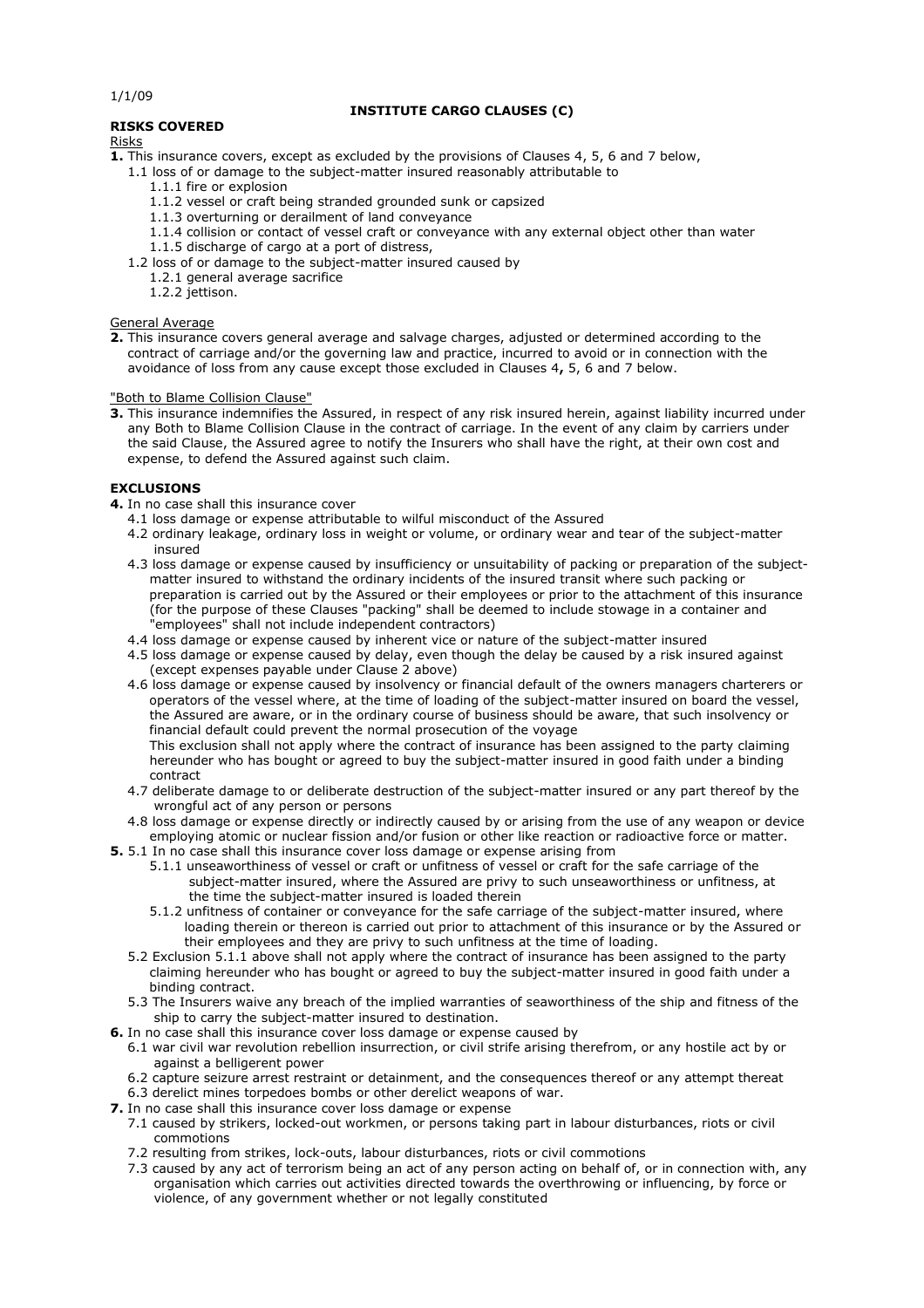7.4 caused by any person acting from a political, ideological or religious motive.

## **DURATION**

## Transit Clause

**8.** 8.1 Subject to Clause 11 below, this insurance attaches from the time the subject-matter insured is first moved in the warehouse or at the place of storage (at the place named in the contract of insurance) for the purpose of the immediate loading into or onto the carrying vehicle or other conveyance for the commencement of transit,

continues during the ordinary course of transit

and terminates either

- 8.1.1 on completion of unloading from the carrying vehicle or other conveyance in or at the final warehouse or place of storage at the destination named in the contract of insurance,
- 8.1.2 on completion of unloading from the carrying vehicle or other conveyance in or at any other warehouse or place of storage, whether prior to or at the destination named in the contract of insurance, which the Assured or their employees elect to use either for storage other than in the ordinary course of transit or for allocation or distribution, or
- 8.1.3 when the Assured or their employees elect to use any carrying vehicle or other conveyance or any container for storage other than in the ordinary course of transit or
- 8.1.4 on the expiry of 60 days after completion of discharge overside of the subject-matter insured from the oversea vessel at the final port of discharge,

whichever shall first occur.

8.2 If, after discharge overside from the oversea vessel at the final port of discharge, but prior to termination of this insurance, the subject-matter insured is to be forwarded to a destination other than that to which it is insured, this insurance, whilst remaining subject to termination as provided in Clauses 8.1.1 to 8.1.4, shall not extend beyond the time the subject-matter insured is first moved for the purpose of the commencement of transit to such other destination.

8.3 This insurance shall remain in force (subject to termination as provided for in Clauses 8.1.1 to 8.1.4 above and to the provisions of Clause 9 below) during delay beyond the control of the Assured, any deviation, forced discharge, reshipment or transhipment and during any variation of the adventure arising from the exercise of a liberty granted to carriers under the contract of carriage.

# Termination of Contract of Carriage

- **9.** If owing to circumstances beyond the control of the Assured either the contract of carriage is terminated at a port or place other than the destination named therein or the transit is otherwise terminated before unloading of the subject-matter insured as provided for in Clause 8 above, then this insurance shall also terminate *unless prompt notice is given to the Insurers and continuation of cover is requested when this insurance shall remain in force, subject to an additional premium if required by the Insurers*, either
	- 9.1 until the subject-matter insured is sold and delivered at such port or place, or, unless otherwise specially agreed, until the expiry of 60 days after arrival of the subject-matter insured at such port or place, whichever shall first occur, or
	- 9.2 if the subject-matter insured is forwarded within the said period of 60 days (or any agreed extension thereof) to the destination named in the contract of insurance or to any other destination, until terminated in accordance with the provisions of Clause 8 above.

#### Change of Voyage

- **10.** 10.1 Where, after attachment of this insurance, the destination is changed by the Assured, this must be notified promptly to Insurers for rates and terms to be agreed. *Should a loss occur prior to such agreement being obtained cover may be provided but only if cover would have been available at a reasonable commercial market rate on reasonable market terms.*
	- 10.2 Where the subject-matter insured commences the transit contemplated by this insurance (in accordance with Clause 8.1), but, without the knowledge of the Assured or their employees the ship sails for another destination, this insurance will nevertheless be deemed to have attached at commencement of such transit.

# **CLAIMS**

## Insurable Interest

- **11.** 11.1 In order to recover under this insurance the Assured must have an insurable interest in the subjectmatter insured at the time of the loss.
	- 11.2 Subject to Clause 11.1 above, the Assured shall be entitled to recover for insured loss occurring during the period covered by this insurance, notwithstanding that the loss occurred before the contract of insurance was concluded, unless the Assured were aware of the loss and the Insurers were not.

#### Forwarding Charges

**12.** Where, as a result of the operation of a risk covered by this insurance, the insured transit is terminated at a port or place other than that to which the subject-matter insured is covered under this insurance, the Insurers will reimburse the Assured for any extra charges properly and reasonably incurred in unloading storing and forwarding the subject-matter insured to the destination to which it is insured.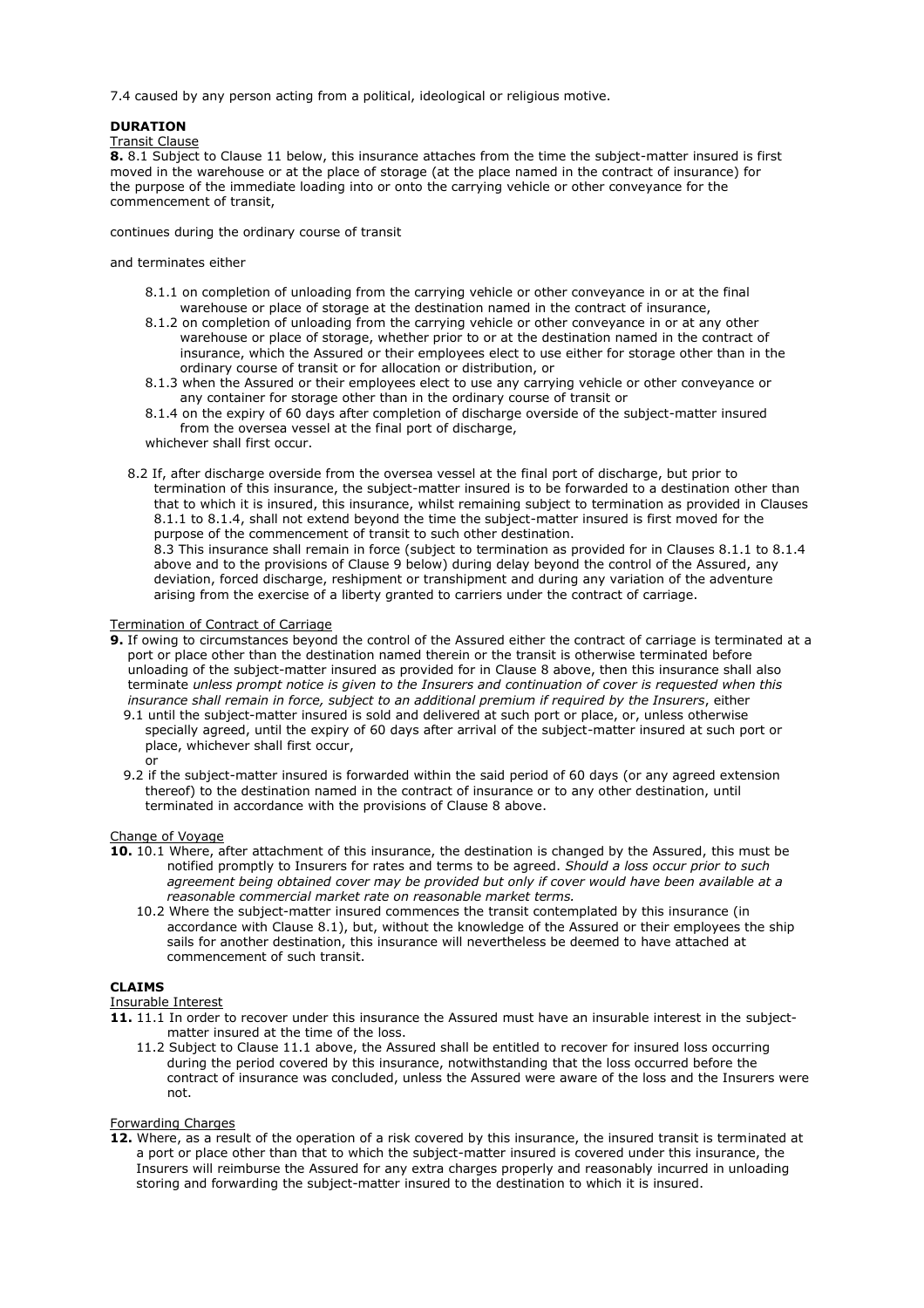This Clause 12, which does not apply to general average or salvage charges, shall be subject to the exclusions contained in Clauses 4, 5, 6 and 7 above, and shall not include charges arising from the fault negligence insolvency or financial default of the Assured or their employees.

Constructive Total Loss

**13.** No claim for Constructive Total Loss shall be recoverable hereunder unless the subject-matter insured is reasonably abandoned either on account of its actual total loss appearing to be unavoidable or because the cost of recovering, reconditioning and forwarding the subject-matter insured to the destination to which it is insured would exceed its value on arrival.

## Increased Value

**14.** 14.1 If any Increased Value insurance is effected by the Assured on the subject-matter insured under this insurance the agreed value of the subject-matter insured shall be deemed to be increased to the total amount insured under this insurance and all Increased Value insurances covering the loss, and liability under this insurance shall be in such proportion as the sum insured under this insurance bears to such total amount insured.

In the event of claim the Assured shall provide the Insurers with evidence of the amounts insured under all other insurances.

# 14.2 **Where this insurance is on Increased Value the following clause shall apply:**

The agreed value of the subject-matter insured shall be deemed to be equal to the total amount insured under the primary insurance and all Increased Value insurances covering the loss and effected on the subject-matter insured by the Assured, and liability under this insurance shall be in such proportion as the sum insured under this insurance bears to such total amount insured. In the event of claim the Assured shall provide the Insurers with evidence of the amounts insured under all other insurances.

## **BENEFIT OF INSURANCE**

- **15.** This insurance
	- 15.1 covers the Assured which includes the person claiming indemnity either as the person by or on whose behalf the contract of insurance was effected or as an assignee,
	- 15.2 shall not extend to or otherwise benefit the carrier or other bailee.

# **MINIMISING LOSSES**

## Duty of Assured

- **16.** It is the duty of the Assured and their employees and agents in respect of loss recoverable hereunder 16.1 to take such measures as may be reasonable for the purpose of averting or minimising such loss, and
	- 16.2 to ensure that all rights against carriers, bailees or other third parties are properly preserved and exercised

and the Insurers will, in addition to any loss recoverable hereunder, reimburse the Assured for any charges properly and reasonably incurred in pursuance of these duties.

#### Waiver

**17.** Measures taken by the Assured or the Insurers with the object of saving, protecting or recovering the subject-matter insured shall not be considered as a waiver or acceptance of abandonment or otherwise prejudice the rights of either party.

# **AVOIDANCE OF DELAY**

**18.** It is a condition of this insurance that the Assured shall act with reasonable despatch in all circumstances within their control.

#### **LAW AND PRACTICE**

**19.** This insurance is subject to English law and practice.

*NOTE:- Where a continuation of cover is requested under Clause 9, or a change of destination is notified under Clause 10, there is an obligation to give prompt notice to the Insurers and the right to such cover is dependent upon compliance with this obligation.*

**CL384 01/01/2009**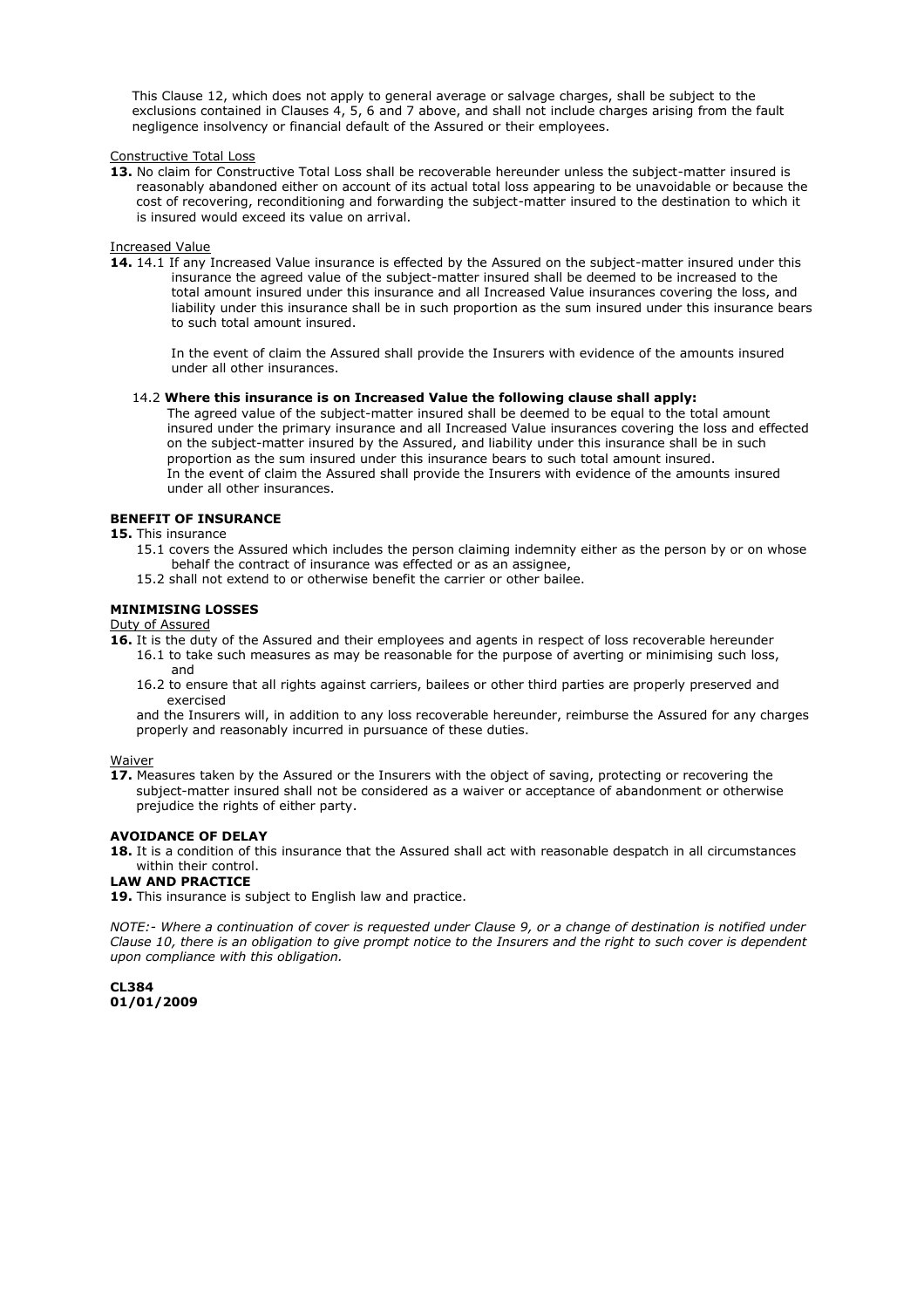## 1/1/09

## **INSTITUTE WAR CLAUSES (CARGO)**

# **RISKS COVERED**

#### Risks

- **1.** This insurance covers, except as excluded by the provisions of Clauses 3 and 4 below, loss of or damage to the subject-matter insured caused by
	- 1.1 war civil war revolution rebellion insurrection, or civil strife arising therefrom, or any hostile act by or against a belligerent power
	- 1.2 capture seizure arrest restraint or detainment, arising from risks covered under 1.1 above, and the consequences thereof or any attempt thereat
	- 1.3 derelict mines torpedoes bombs or other derelict weapons of war.

#### General Average

**2.** This insurance covers general average and salvage charges, adjusted or determined according to the contract of carriage and/or the governing law and practice, incurred to avoid or in connection with the avoidance of loss from a risk covered under these Clauses.

# **EXCLUSIONS**

- **3.** In no case shall this insurance cover
	- 3.1 loss damage or expense attributable to wilful misconduct of the Assured
	- 3.2 ordinary leakage, ordinary loss in weight or volume, or ordinary wear and tear of the subject-matter insured
	- 3.3 loss damage or expense caused by insufficiency or unsuitability of packing or preparation of the subject-matter insured to withstand the ordinary incidents of the insured transit where such packing or preparation is carried out by the Assured or their employees or prior to the attachment of this insurance (for the purpose of these Clauses "packing" shall be deemed to include stowage in a container and "employees" shall not include independent contractors)
	- 3.4 loss damage or expense caused by inherent vice or nature of the subject-matter insured
	- 3.5 loss damage or expense caused by delay, even though the delay be caused by a risk insured against (except expenses payable under Clause 2 above)
	- 3.6 loss damage or expense caused by insolvency or financial default of the owners managers charterers or operators of the vessel where, at the time of loading of the subject-matter insured on board the vessel, the Assured are aware, or in the ordinary course of business should be aware, that such insolvency or financial default could prevent the normal prosecution of the voyage This exclusion shall not apply where the contract of insurance has been assigned to the party claiming hereunder who has bought or agreed to buy the subject-matter insured in good faith under a binding contract
	- 3.7 any claim based upon loss of or frustration of the voyage or adventure
	- 3.8 loss damage or expense directly or indirectly caused by or arising from any hostile use of any weapon or device employing atomic or nuclear fission and/or fusion or other like reaction or radioactive force or matter.
- **4.** 4.1 In no case shall this insurance cover loss damage or expense arising from
	- 4.1.1 unseaworthiness of vessel or craft or unfitness of vessel or craft for the safe carriage of the subject-matter insured, where the Assured are privy to such unseaworthiness or unfitness, at the time the subject-matter insured is loaded therein
	- 4.1.2 unfitness of container or conveyance for the safe carriage of the subject-matter insured, where loading therein or thereon is carried out
		- prior to attachment of this insurance or
		- by the Assured or their employees and they are privy to such unfitness at the time of loading.
	- 4.2 Exclusion 4.1.1 above shall not apply where the contract of insurance has been assigned to the party claiming hereunder who has bought or agreed to buy the subject-matter insured in good faith under a binding contract.
	- 4.3 The Insurers waive any breach of the implied warranties of seaworthiness of the ship and fitness of the ship to carry the subject-matter insured to destination.

# **DURATION**

Transit Clause **5.** 5.1 This insurance

- 5.1.1 attaches only as the subject-matter insured and as to any part as that part is loaded on an oversea vessel
	- and
- 5.1.2 terminates, subject to 5.2 and 5.3 below, either as the subject-matter insured and as to any part as that part is discharged from an oversea vessel at the final port or place of discharge, or

on expiry of 15 days counting from midnight of the day of arrival of the vessel at the final port or place of discharge,

- whichever shall first occur:
- nevertheless,

subject to prompt notice to the Insurers and to an additional premium, such insurance

- 5.1.3 reattaches when, without having discharged the subject-matter insured at the final port or place of discharge, the vessel sails therefrom,
	- and
- 5.1.4 terminates, subject to 5.2 and 5.3 below, either as the subject-matter insured and as to any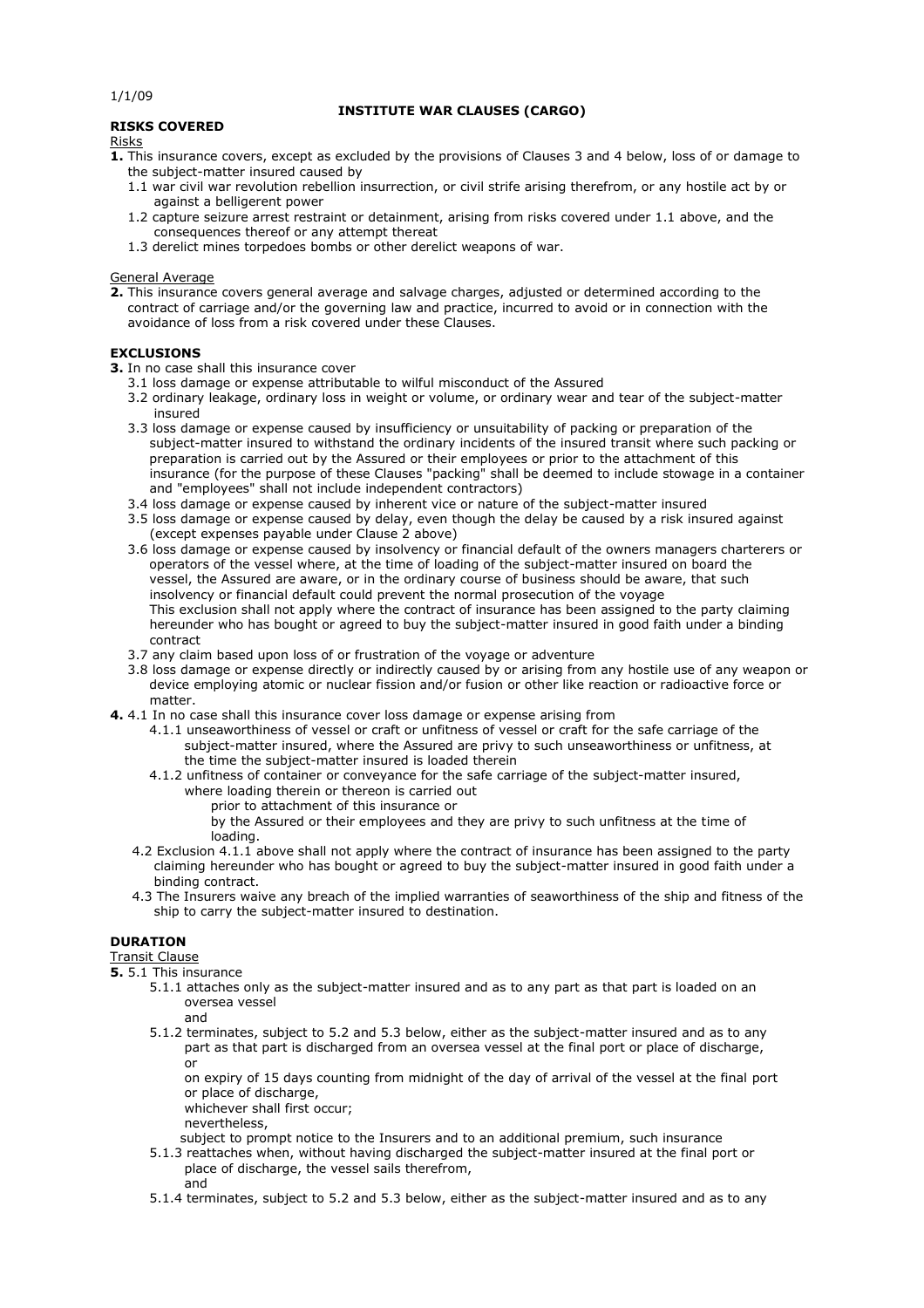part as that part is thereafter discharged from the vessel at the final (or substituted) port or place of discharge, or

on expiry of 15 days counting from midnight of the day of re-arrival of the vessel at the final port or place of discharge or arrival of the vessel at a substituted port or place of discharge, whichever shall first occur.

- 5.2 If during the insured voyage the oversea vessel arrives at an intermediate port or place to discharge the subject-matter insured for on-carriage by oversea vessel or by aircraft, or the subject-matter insured is discharged from the vessel at a port or place of refuge, then, subject to 5.3 below and to an additional premium if required, this insurance continues until the expiry of 15 days counting from midnight of the day of arrival of the vessel at such port or place, but thereafter reattaches as the subject-matter insured and as to any part as that part is loaded on an on-carrying oversea vessel or aircraft. During the period of 15 days the insurance remains in force after discharge only whilst the subject-matter insured and as to any part as that part is at such port or place. If the subject-matter insured is oncarried within the said period of 15 days or if the insurance reattaches as provided in this Clause 5.2
	- 5.2.1 where the on-carriage is by oversea vessel this insurance continues subject to the terms of these Clauses, or
	- 5.2.2 where the on-carriage is by aircraft, the current Institute War Clauses (Air Cargo) (excluding sendings by Post) shall be deemed to form part of the contract of insurance and shall apply to the on-carriage by air.
- 5.3 If the voyage in the contract of carriage is terminated at a port or place other than the destination agreed therein, such port or place shall be deemed the final port of discharge and this insurance terminates in accordance with 5.1.2. If the subject-matter insured is subsequently reshipped to the original or any other destination, then *provided notice is given to the Insurers before the commencement of such further transit and subject to an additional premium,* this insurance reattaches
	- 5.3.1 in the case of the subject-matter insured having been discharged, as the subject-matter insured and as to any part as that part is loaded on the on-carrying vessel for the voyage;
	- 5.3.2 in the case of the subject-matter not having been discharged, when the vessel sails from such deemed final port of discharge;
		- thereafter this insurance terminates in accordance with 5.1.4.
- 5.4 The insurance against the risks of mines and derelict torpedoes, floating or submerged, is extended whilst the subject-matter insured or any part thereof is on craft whilst in transit to or from the oversea vessel, but in no case beyond the expiry of 60 days after discharge from the oversea vessel unless otherwise specially agreed by the Insurers.
- 5.5 *Subject to prompt notice to Insurers, and to an additional premium if required,* this insurance shall remain in force within the provisions of these Clauses during any deviation, or any variation of the adventure arising from the exercise of a liberty granted to carriers under the contract of carriage. (For the purpose of Clause 5

"arrival" shall be deemed to mean that the vessel is anchored, moored or otherwise secured at a berth or place within the Harbour Authority area. If such a berth or place is not available, arrival is deemed to have occurred when the vessel first anchors, moors or otherwise secures either at or off the intended port or place of discharge

"oversea vessel" shall be deemed to mean a vessel carrying the subject-matter from one port or place to another where such voyage involves a sea passage by that vessel)

Change of Voyage

- **6.** 6.1 Where, after attachment of this insurance, the destination is changed by the Assured, *this must be notified promptly to Insurers for rates and terms to be agreed. Should a loss occur prior to such agreement being obtained cover may be provided but only if cover would have been available at a reasonable commercial market rate on reasonable market terms.*
	- 6.2 Where the subject-matter insured commences the transit contemplated by this insurance (in accordance with Clause 5.1), but, without the knowledge of the Assured or their employees the ship sails for another destination, this insurance will nevertheless be deemed to have attached at commencement of such transit.

## **7. Anything contained in this contract which is inconsistent with Clauses 3.7, 3.8 or 5 shall, to the extent of such inconsistency, be null and void.**

# **CLAIMS**

Insurable Interest

- **8.** 8.1 In order to recover under this insurance the Assured must have an insurable interest in the subjectmatter insured at the time of the loss.
	- 8.2 Subject to Clause 8.1 above, the Assured shall be entitled to recover for insured loss occurring during the period covered by this insurance, notwithstanding that the loss occurred before the contract of insurance was concluded, unless the Assured were aware of the loss and the Insurers were not. Increased Value
- **9.** 9.1 If any Increased Value insurance is effected by the Assured on the subject-matter insured under this insurance the agreed value of the subject-matter insured shall be deemed to be increased to the total amount insured under this insurance and all Increased Value insurances covering the loss, and liability under this insurance shall be in such proportion as the sum insured under this insurance bears to such total amount insured.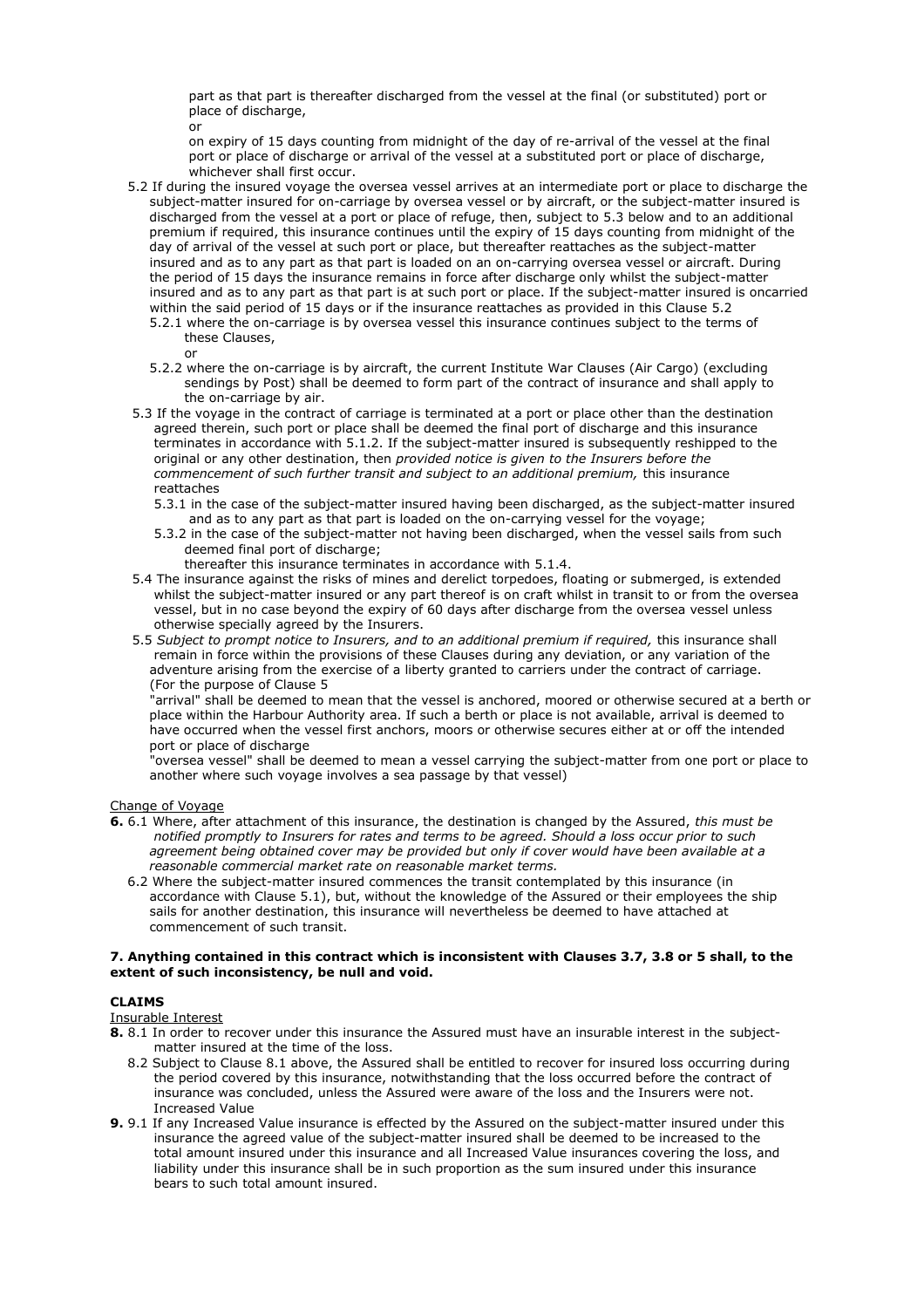In the event of claim the Assured shall provide the Insurers with evidence of the amounts insured under all other insurances.

# 9.2 **Where this insurance is on Increased Value the following clause shall apply:**

The agreed value of the subject-matter insured shall be deemed to be equal to the total amount insured under the primary insurance and all Increased Value insurances covering the loss and effected on the subject-matter insured by the Assured, and liability under this insurance shall be in such proportion as the sum insured under this insurance bears to such total amount insured.

In the event of claim the Assured shall provide the Insurers with evidence of the amounts insured under all other insurances.

# **BENEFIT OF INSURANCE**

# **10.** This insurance

- 10.1 covers the Assured which includes the person claiming indemnity either as the person by or on whose behalf the contract of insurance was effected or as an assignee,
- 10.2 shall not extend to or otherwise benefit the carrier or other bailee.

## **MINIMISING LOSSES**

## Duty of Assured

- 11. It is the duty of the Assured and their employees and agents in respect of loss recoverable hereunder 11.1 to take such measures as may be reasonable for the purpose of averting or minimising such loss, and
	- 11.2 to ensure that all rights against carriers, bailees or other third parties are properly preserved and exercised and the Insurers will, in addition to any loss recoverable hereunder, reimburse the Assured for any charges properly and reasonably incurred in pursuance of these duties.

## Waiver

**12.** Measures taken by the Assured or the Insurers with the object of saving, protecting or recovering the subject-matter insured shall not be considered as a waiver or acceptance of abandonment or otherwise prejudice the rights of either party.

# **AVOIDANCE OF DELAY**

**13.** It is a condition of this insurance that the Assured shall act with reasonable despatch in all circumstances within their control.

## **LAW AND PRACTICE**

**14.** This insurance is subject to English law and practice.

*NOTE:- Where a reattachment of cover is requested under Clause 5, or a change of destination is notified under Clause 6, there is an obligation to give prompt notice to the Insurers and the right to such cover is dependent upon compliance with this obligation.*

**CL385 01/01/2009**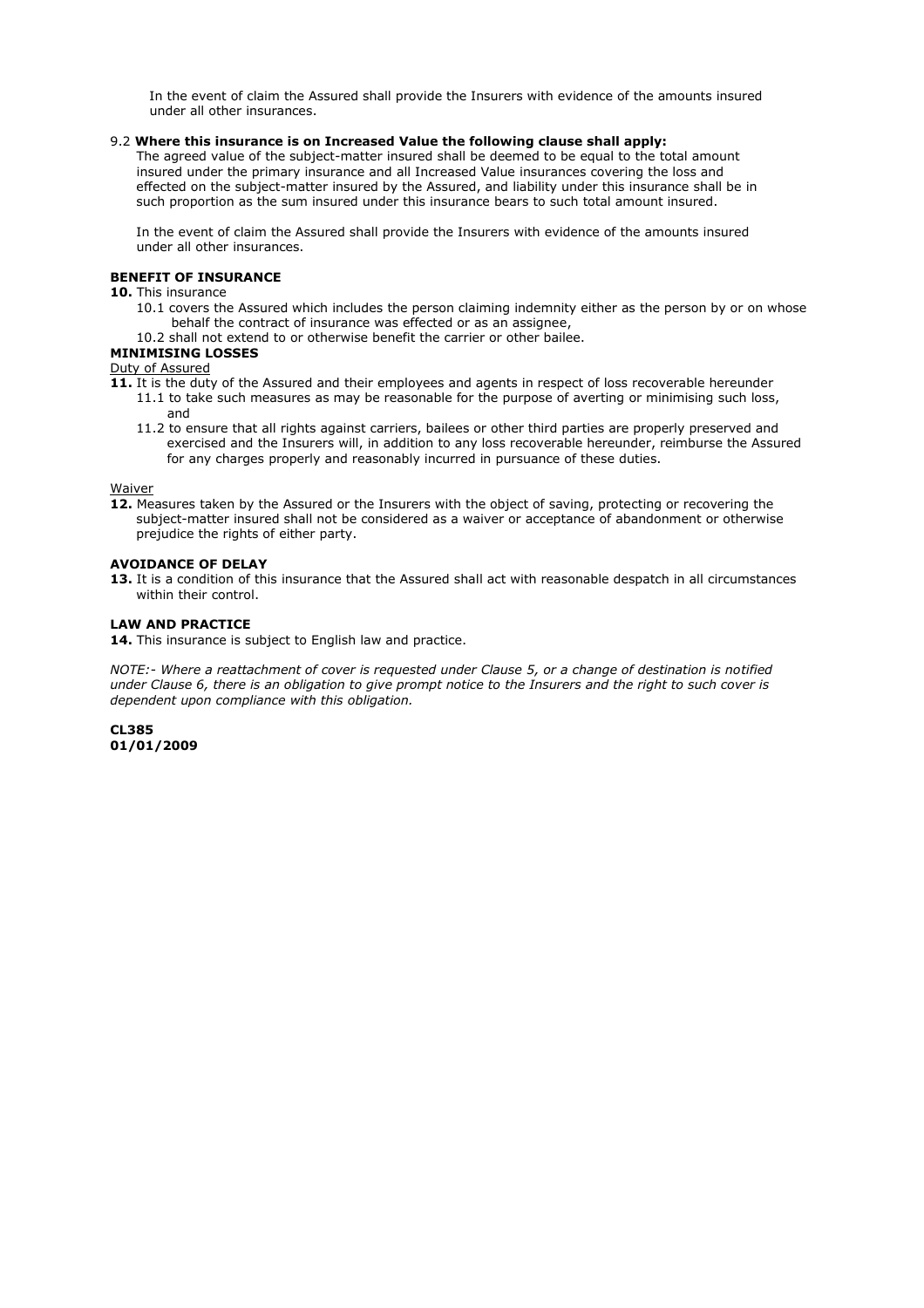# **INSTITUTE WAR CLAUSES (AIR CARGO)**

(excluding sendings by Post)

# **RISKS COVERED**

Risks

- **1.** This insurance covers, except as excluded by the provisions of Clause 3 below, loss of or damage to the subject-matter insured caused by
	- 1.1 war civil war revolution rebellion insurrection, or civil strife arising therefrom, or any hostile act by or against a belligerent power
	- 1.2 capture seizure arrest restraint or detainment, arising from risks covered under 1.1 above, and the consequences thereof or any attempt thereat
	- 1.3 derelict mines torpedoes bombs or other derelict weapons of war.

## Salvage Charges

**2.** This insurance covers salvage charges, incurred to avoid or in connection with the avoidance of loss from any cause except those excluded in Clause 3 below.

# **EXCLUSIONS**

- **3.** In no case shall this insurance cover
	- 3.1 loss damage or expense attributable to wilful misconduct of the Assured
	- 3.2 ordinary leakage, ordinary loss in weight or volume, or ordinary wear and tear of the subject-matter insured
	- 3.3 loss damage or expense caused by insufficiency or unsuitability of packing or preparation of the subject-matter insured to withstand the ordinary incidents of the insured transit where such packing or preparation is carried out by the Assured or their employees or prior to the attachment of this insurance (for the purpose of these Clauses "packing" shall be deemed to include stowage in a container and "employees" shall not include independent contractors)
	- 3.4 loss damage or expense caused by inherent vice or nature of the subject-matter insured
	- 3.5 loss damage or expense arising from unfitness of aircraft conveyance or container for the safe carriage of the subject-matter insured, where loading therein or thereon is carried out prior to attachment of this insurance or by the Assured or their employees and they are privy to such unfitness at the time of loading.

This exclusion shall not apply where the contract of insurance has been assigned to the party claiming hereunder who has bought or agreed to buy the subject-matter insured in good faith under a binding contract.

- 3.6 loss damage or expense caused by delay, even though the delay be caused by a risk insured against
- 3.7 loss damage or expense caused by insolvency or financial default of the owners managers charterers or operators of the aircraft where, at the time of loading of the subject-matter insured on board the aircraft, the Assured are aware, or in the ordinary course of business should be aware, that such insolvency or financial default could prevent the normal prosecution of the transit This exclusion shall not apply where the contract of insurance has been assigned to the party claiming hereunder who has bought or agreed to buy the subject-matter insured in good faith under a binding contract
- 3.8 any claim based upon loss of or frustration of the transit or adventure
- 3.9 loss damage or expense directly or indirectly caused by or arising from any hostile use of any weapon or device employing atomic or nuclear fission and/or fusion or other like reaction or radioactive force or matter.

# **DURATION**

- Transit Clause
- **4.** 4.1 This insurance
	- 4.1.1 attaches only as the subject-matter insured and as to any part as that part is loaded on the aircraft for the commencement of the air transit insured and
	- 4.1.2 terminates, subject to 4.2 and 4.3 below, either as the subject-matter insured and as to any part as that part is discharged from the aircraft at the final place of discharge

or on expiry of 15 days counting from midnight of the day of arrival of the aircraft at the final place of discharge,

whichever shall first occur;

nevertheless,

*subject to prompt notice to the Insurers and to an additional premium,* such insurance

- 4.1.3 reattaches when, without having discharged the subject-matter insured at the final place of discharge, the aircraft departs therefrom,
	- and
- 4.1.4 terminates, subject to 4.2 and 4.3 below, either as the subject-matter insured and as to any part as that part is thereafter discharged from the aircraft at the final (or substituted) place of discharge,

or

on expiry of 15 days counting from midnight of the day of re-arrival of the aircraft at the final place of discharge or arrival of the aircraft at a substituted place of discharge, whichever shall first occur.

4.2 If during the insured transit the aircraft arrives at an intermediate place to discharge the subject-matter insured for on-carriage by aircraft or oversea vessel, then, subject to 4.3 below and to an

1/1/09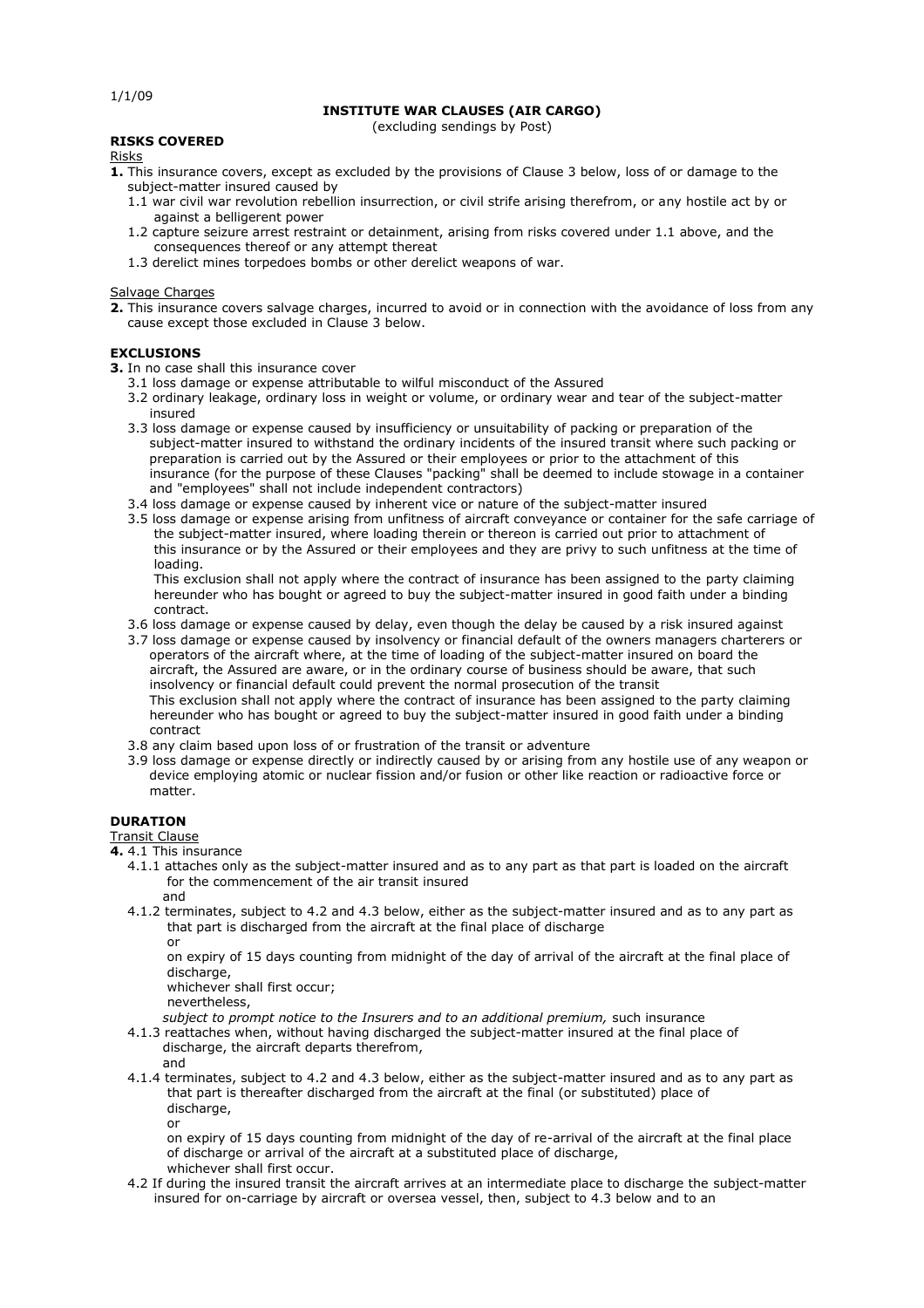additional premium if required, this insurance continues until the expiry of 15 days counting from midnight of the day of arrival of the aircraft at such place, but thereafter reattaches as the subject-matter insured and as to any part as that part is loaded on an on-carrying aircraft or oversea vessel. During the period of 15 days the insurance remains in force after discharge only whilst the subject-matter insured and as to any part as that part is at such intermediate place. If the subject-matter insured is on-carried within the said period of 15 days or if the insurance reattaches as provided in this Clause 4.2

- 4.2.1 where the on-carriage is by aircraft this insurance continues subject to the terms of these Clauses, or
- 4.2.2 where the on-carriage is by oversea vessel, the current Institute War Clauses (Cargo) shall be deemed to form part of the contract of insurance and shall apply to the on-carriage by sea.
- 4.3 If the air transit in the contract of carriage is terminated at a place other than the destination agreed therein, that place shall be deemed to be the final place of discharge and this insurance terminates in accordance with 4.1.2. If the subject-matter insured is subsequently consigned to the original or any other destination, then, *provided notice is given to the Insurers before the commencement of such further transit and subject to an additional premium,* this insurance reattaches
	- 4.3.1 in the case of the subject-matter insured having been discharged, as the subject-matter insured and as to any part as that part is loaded on the on-carrying aircraft for the transit;
	- 4.3.2 in the case of the subject-matter insured not having been discharged, when the aircraft departs from such deemed final place of discharge;
		- thereafter this insurance terminates in accordance with 4.1.4.
- 4.4 *Subject to prompt notice to Insurers, and to an additional premium if required,* this insurance shall remain in force within the provisions of these Clauses during any deviation, or any variation of the adventure arising from the exercise of a liberty granted to the air carriers under the contract of carriage.

(For the purpose of Clause 4

"oversea vessel" shall be deemed to mean a vessel carrying the subject-matter from one port or place to another where such voyage involves a sea passage by that vessel)

## Change of Transit

- **5.** 5.1 Where, after attachment of this insurance, the destination is changed by the Assured, *this must be notified promptly to Insurers for rates and terms to be agreed. Should a loss occur prior to such agreement being obtained cover may be provided but only if cover would have been available at a reasonable commercial market rate on reasonable market terms*.
	- 5.2 Where the subject-matter insured commences the transit contemplated by this insurance (in accordance with Clause 4.1), but, without the knowledge of the Assured or their employees the aircraft leaves for another destination, this insurance will nevertheless be deemed to have attached at commencement of such transit.

## **6. Anything contained in this contract which is inconsistent with Clauses 3.8, 3.9 or 4 shall, to the extent of such inconsistency, be null and void.**

# **CLAIMS**

Insurable Interest

- **7.** 7.1 In order to recover under this insurance the Assured must have an insurable interest in the subjectmatter insured at the time of the loss.
	- 7.2 Subject to Clause 7.1 above, the Assured shall be entitled to recover for insured loss occurring during the period covered by this insurance, notwithstanding that the loss occurred before the contract of insurance was concluded, unless the Assured were aware of the loss and the Insurers were not. Increased Value
- **8.** 8.1 If any Increased Value insurance is effected by the Assured on the subject-matter insured under this insurance the agreed value of the subject-matter insured shall be deemed to be increased to the total amount insured under this insurance and all Increased Value insurances covering the loss, and liability under this insurance shall be in such proportion as the sum insured under this insurance bears to such total amount insured.

In the event of claim the Assured shall provide the Insurers with evidence of the amounts insured under all other insurances.

8.2 **Where this insurance is on Increased Value the following clause shall apply:** The agreed value of the subject-matter insured shall be deemed to be equal to the total amount insured under the primary insurance and all Increased Value insurances covering the loss and effected on the subject-matter insured by the Assured, and liability under this insurance shall be in such proportion as the sum insured under this insurance bears to such total amount insured. In the event of claim the Assured shall provide the Insurers with evidence of the amounts insured under all other insurances.

# **BENEFIT OF INSURANCE**

# **9.** This insurance

- 9.1 covers the Assured which includes the person claiming indemnity either as the person by or on whose behalf the contract of insurance was effected or as an assignee,
- 9.2 shall not extend to or otherwise benefit the carrier or other bailee.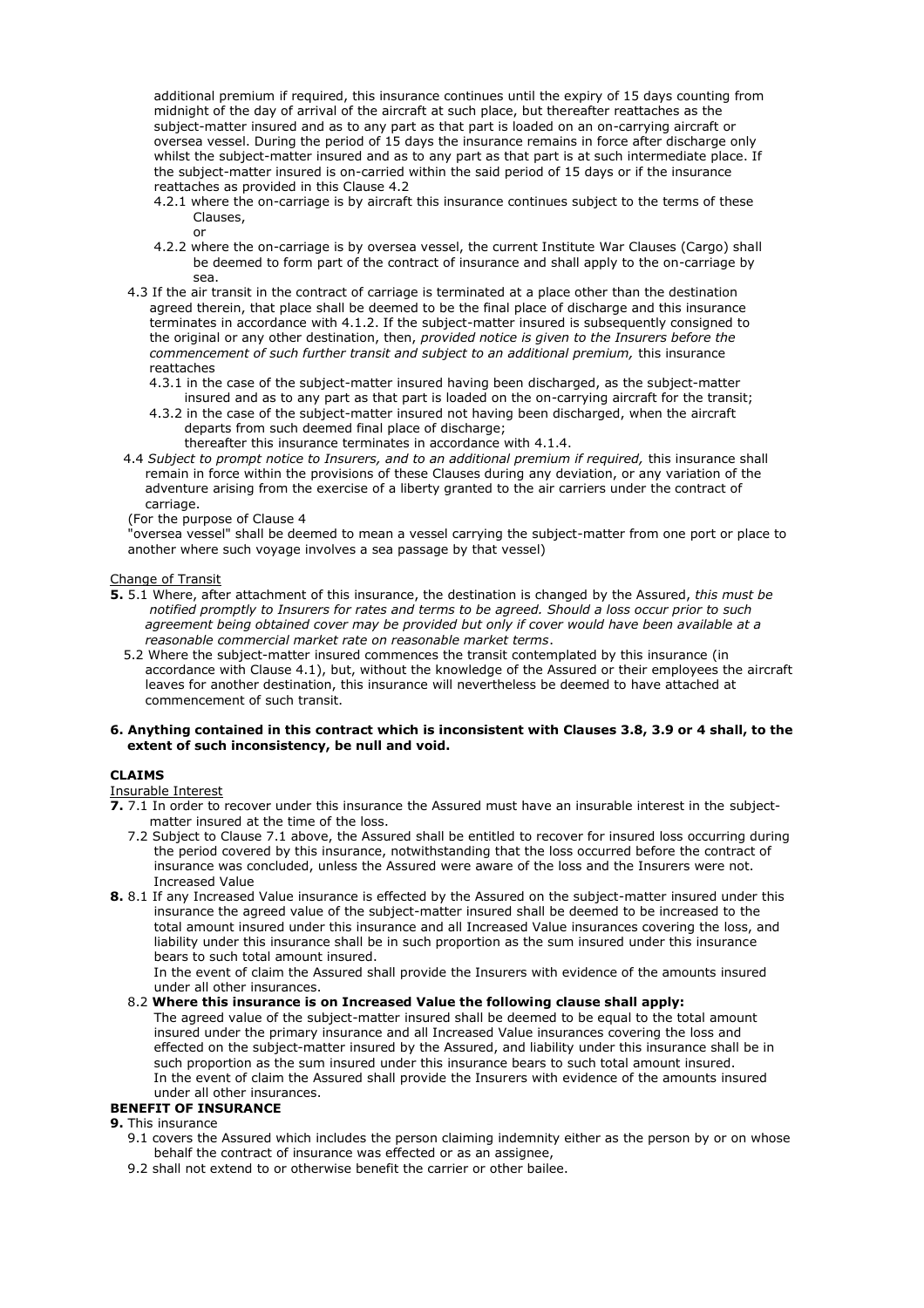# **MINIMISING LOSSES**

#### Duty of Assured

- **10.** It is the duty of the Assured and their employees and agents in respect of loss recoverable hereunder 10.1 to take such measures as may be reasonable for the purpose of averting or minimising such loss, and
	- 10.2 to ensure that all rights against carriers, bailees or other third parties are properly preserved and exercised

and the Insurers will, in addition to any loss recoverable hereunder, reimburse the Assured for any charges properly and reasonably incurred in pursuance of these duties. Waiver

**11.** Measures taken by the Assured or the Insurers with the object of saving, protecting or recovering the subject-matter insured shall not be considered as a waiver or acceptance of abandonment or otherwise prejudice the rights of either party.

# **AVOIDANCE OF DELAY**

**12.** It is a condition of this insurance that the Assured shall act with reasonable despatch in all circumstances within their control.

# **LAW AND PRACTICE**

**13.** This insurance is subject to English law and practice.

*NOTE:- Where a reattachment of cover is requested under Clause 4, or a change of destination is notified under Clause 5, there is an obligation to give prompt notice to the Insurers and the right to such cover is dependent upon compliance with this obligation.*

**CL388 01/01/2009**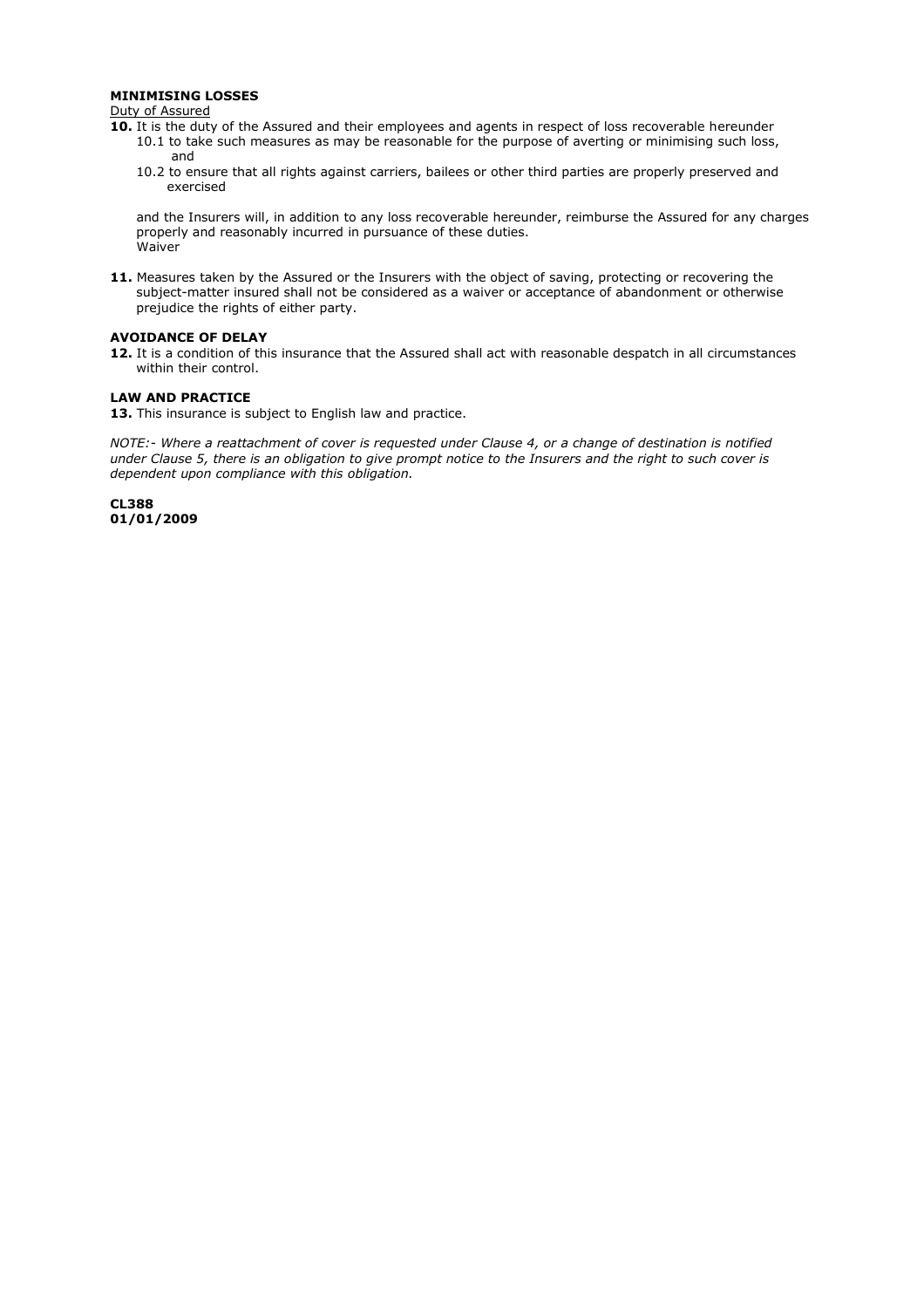## 1/3/09

## **INSTITUTE WAR CLAUSES (Sendings by Post)**

# **RISKS COVERED**

#### Risks

- **1.** This insurance covers, except as excluded by the provisions of Clause 3 below, loss of or damage to the subject-matter insured caused by
	- 1.1 war civil war revolution rebellion insurrection, or civil strife arising therefrom, or any hostile act by or against a belligerent power
	- 1.2 capture seizure arrest restraint or detainment, arising from risks covered under 1.1 above, and the consequences thereof or any attempt thereat
	- 1.3 derelict mines torpedoes bombs or other derelict weapons of war.

#### General Average

**2.** This insurance covers general average and salvage charges, adjusted or determined according to the contract of carriage and/or the governing law and practice, incurred to avoid or in connection with the avoidance of loss from a risk covered under these Clauses.

## **EXCLUSIONS**

- **3.** In no case shall this insurance cover
	- 3.1 loss damage or expense attributable to wilful misconduct of the Assured
	- 3.2 ordinary leakage, ordinary loss in weight or volume, or ordinary wear and tear of the subject-matter insured
	- 3.3 loss damage or expense caused by insufficiency or unsuitability of packing or preparation of the subject-matter insured to withstand the ordinary incidents of the insured transit where such packing or preparation is carried out by the Assured or their employees or prior to the attachment of this insurance (for the purpose of these Clauses "packing" shall be deemed to include stowage in a container and "employees" shall not include independent contractors)
	- 3.4 loss damage or expense caused by inherent vice or nature of the subject-matter insured
	- 3.5 loss damage or expense caused by delay, even though the delay be caused by a risk insured against (except expenses payable under Clause 2 above)
	- 3.6 any claim based upon loss of or frustration of the voyage or adventure
	- 3.7 loss damage or expense directly or indirectly caused by or arising from any hostile use of any weapon or device employing atomic or nuclear fission and/or fusion or other like reaction or radioactive force or matter.

## **DURATION**

Transit Clause

- **4.** 4.1 This insurance attaches only as the subject-matter insured and as to any part as that part is first moved in the premises of the senders at the place named in the contract of insurance for the immediate commencement of the transit and continues, but with the exclusion of any period during which the subject-matter insured is in packers' premises, until the subject-matter insured and as to any part as that part is delivered to the address on the postal package(s) when this insurance shall terminate.
- **5. Anything contained in this contract which is inconsistent with Clauses 3.6, 3.7 or 4 shall, to the Extent of such inconsistency, be null and void.**

## **CLAIMS**

Insurable Interest

- **6.** 6.1 In order to recover under this insurance the Assured must have an insurable interest in the subjectmatter insured at the time of the loss.
	- 6.2 Subject to Clause 6.1 above, the Assured shall be entitled to recover for insured loss occurring during the period covered by this insurance, notwithstanding that the loss occurred before the contract of insurance was concluded, unless the Assured were aware of the loss and the Insurers were not.

# **BENEFIT OF INSURANCE**

**7.** This insurance shall not extend to or otherwise benefit the carrier or other bailee.

# **MINIMISING LOSSES**

# Duty of Assured

**8.** It is the duty of the Assured and their employees and agents in respect of loss recoverable hereunder 8.1 to take such measures as may be reasonable for the purpose of averting or minimising such loss, and

8.2 to ensure that all rights against carriers, bailees or other third parties are properly preserved and exercised

and the Insurers will, in addition to any loss recoverable hereunder, reimburse the Assured for any charges properly and reasonably incurred in pursuance of these duties.

Waiver

**9.** Measures taken by the Assured or the Insurers with the object of saving, protecting or recovering the subject-matter insured shall not be considered as a waiver or acceptance of abandonment or otherwise prejudice the rights of either party.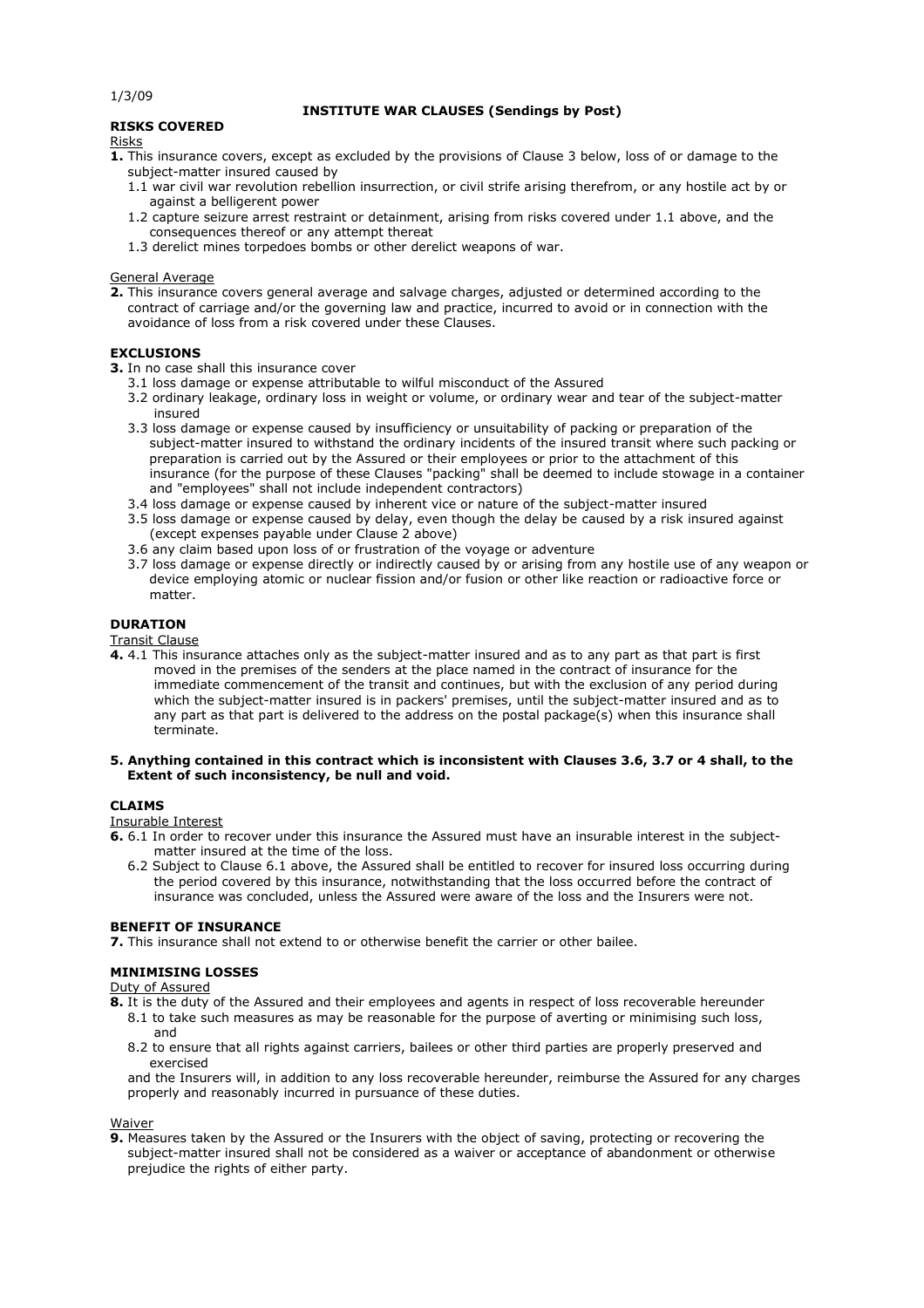# **AVOIDANCE OF DELAY**

**10.** It is a condition of this insurance that the Assured shall act with reasonable despatch in all circumstances within their control.

# **LAW AND PRACTICE**

11. This insurance is subject to English law and practice.

**CL390 01/03/2009**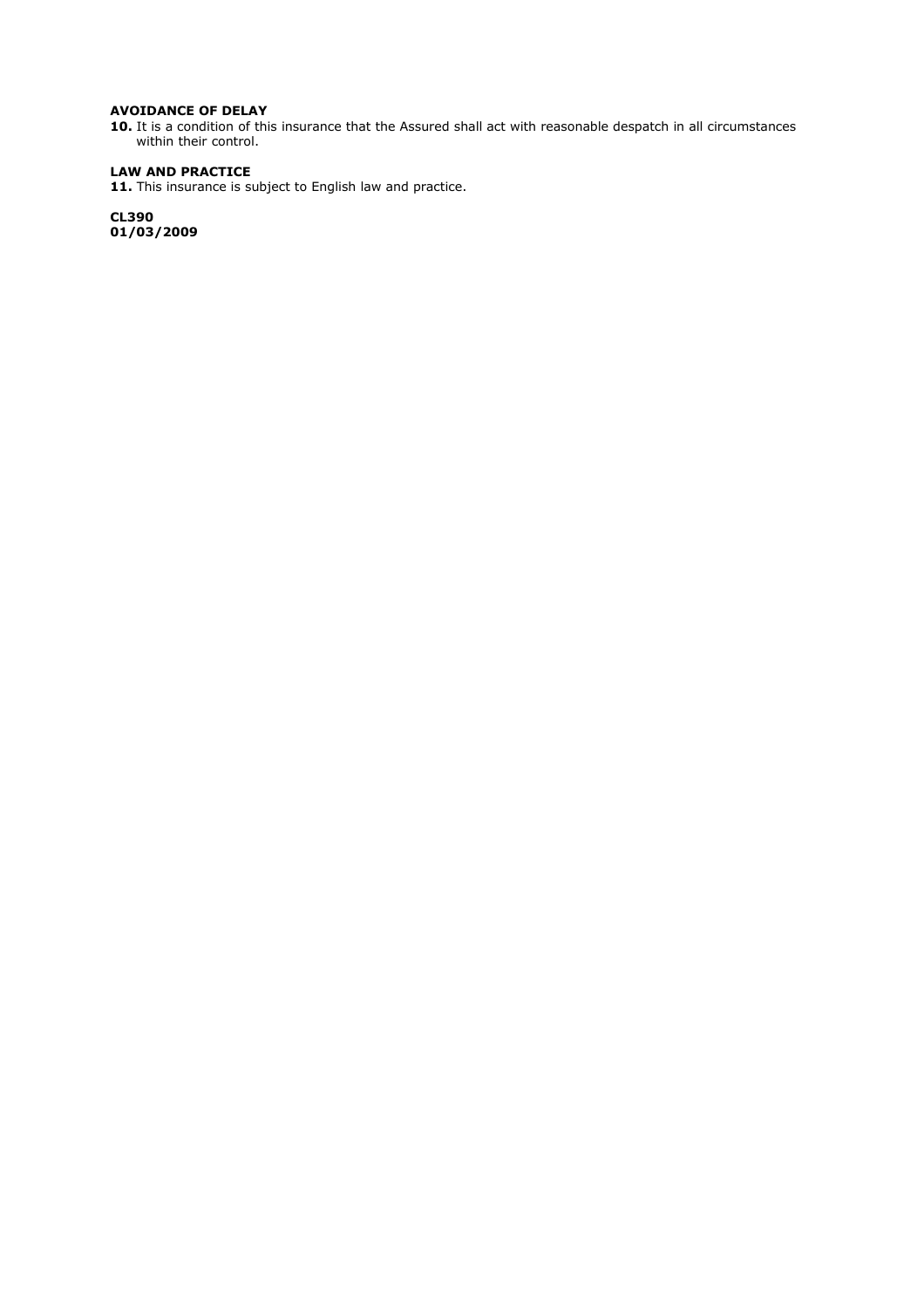### 1/1/09

# **INSTITUTE STRIKES CLAUSES (CARGO)**

# **RISKS COVERED**

#### Risks

- **1.** This insurance covers, except as excluded by the provisions of Clauses 3 and 4 below, loss of or damage to the subject-matter insured caused by
	- 1.1 strikers, locked-out workmen, or persons taking part in labour disturbances, riots or civil commotions
	- 1.2 any act of terrorism being an act of any person acting on behalf of, or in connection with, any organisation which carries out activities directed towards the overthrowing or influencing, by force or violence, of any government whether or not legally constituted
	- 1.3 any person acting from a political, ideological or religious motive.

#### General Average

**2.** This insurance covers general average and salvage charges, adjusted or determined according to the contract of carriage and/or the governing law and practice, incurred to avoid or in connection with the avoidance of loss from a risk covered under these Clauses.

## **EXCLUSIONS**

- **3.** In no case shall this insurance cover
	- 3.1 loss damage or expense attributable to wilful misconduct of the Assured
	- 3.2 ordinary leakage, ordinary loss in weight or volume, or ordinary wear and tear of the subject-matter insured
	- 3.3 loss damage or expense caused by insufficiency or unsuitability of packing or preparation of the subjectmatter insured to withstand the ordinary incidents of the insured transit where such packing or preparation is carried out by the Assured or their employees or prior to the attachment of this insurance (for the purpose of this Clause 3.3 "packing" shall be deemed to include stowage in a container and "employees" shall not include independent contractors)
	- 3.4 loss damage or expense caused by inherent vice or nature of the subject-matter insured
	- 3.5 loss damage or expense caused by delay, even though the delay be caused by a risk insured against (except expenses payable under Clause 2 above)
	- 3.6 loss damage or expense caused by insolvency or financial default of the owners managers charterers or operators of the vessel where, at the time of loading of the subject-matter insured on board the vessel, the Assured are aware, or in the ordinary course of business should be aware, that such insolvency or financial default could prevent the normal prosecution of the voyage This exclusion shall not apply where the contract of insurance has been assigned to the party claiming
	- hereunder who has bought or agreed to buy the subject-matter insured in good faith under a binding contract
	- 3.7 loss damage or expense arising from the absence shortage or withholding of labour of any description whatsoever resulting from any strike, lockout, labour disturbance, riot or civil commotion
	- 3.8 any claim based upon loss of or frustration of the voyage or adventure
	- 3.9 loss damage or expense directly or indirectly caused by or arising from the use of any weapon or device employing atomic or nuclear fission and/or fusion or other like reaction or radioactive force or matter
	- 3.10 loss damage or expense caused by war civil war revolution rebellion insurrection, or civil strife arising therefrom, or any hostile act by or against a belligerent power.
- **4.** 4.1 In no case shall this insurance cover loss damage or expense arising from
	- 4.1.1 unseaworthiness of vessel or craft or unfitness of vessel or craft for the safe carriage of the subject-matter insured, where the Assured are privy to such unseaworthiness or unfitness, at the time the subject-matter insured is loaded therein
	- 4.1.2 unfitness of container or conveyance for the safe carriage of the subject-matter insured, where loading therein or thereon is carried out prior to attachment of this insurance or
	- by the Assured or their employees and they are privy to such unfitness at the time of loading. 4.2 Exclusion 4.1.1 above shall not apply where the contract of insurance has been assigned to the party claiming hereunder who has bought or agreed to buy the subject-matter insured in good faith under a
	- binding contract. 4.3 The Insurers waive any breach of the implied warranties of seaworthiness of the ship and fitness of the ship to carry the subject-matter insured to destination.

# **DURATION**

Transit Clause

**5.** 5.1 Subject to Clause 8 below, this insurance attaches from the time the subject-matter insured is first moved in the warehouse or at the place of storage (at the place named in the contract of insurance) for the purpose of the immediate loading into or onto the carrying vehicle or other conveyance for the commencement of transit,

continues during the ordinary course of transit

and terminates either

- 5.1.1 on completion of unloading from the carrying vehicle or other conveyance in or at the final warehouse or place of storage at the destination named in the contract of insurance,
- 5.1.2 on completion of unloading from the carrying vehicle or other conveyance in or at any other warehouse or place of storage, whether prior to or at the destination named in the contract of insurance, which the Assured or their employees elect to use either for storage other than in the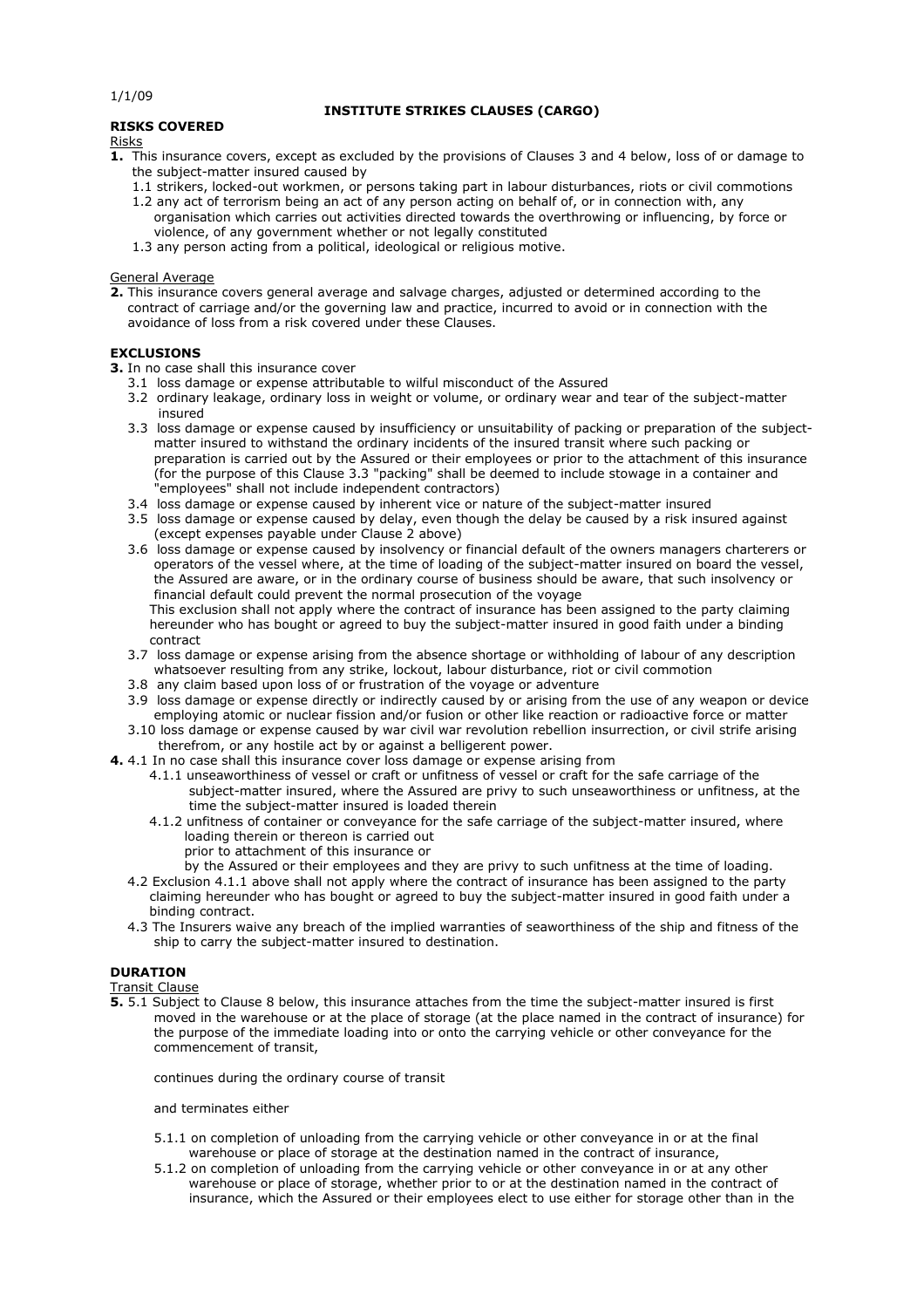- ordinary course of transit or for allocation or distribution, or
- 5.1.3 when the Assured or their employees elect to use any carrying vehicle or other conveyance or any container for storage other than in the ordinary course of transit or
- 5.1.4 on the expiry of 60 days after completion of discharge overside of the subject-matter insured from the oversea vessel at the final port of discharge,
- whichever shall first occur.
- 5.2 If, after discharge overside from the oversea vessel at the final port of discharge, but prior to termination of this insurance, the subject-matter insured is to be forwarded to a destination other than that to which it is insured, this insurance, whilst remaining subject to termination as provided in Clauses 5.1.1 to 5.1.4, shall not extend beyond the time the subject-matter insured is first moved for the purpose of the commencement of transit to such other destination.
- 5.3 This insurance shall remain in force (subject to termination as provided for in Clauses 5.1.1 to 5.1.4 above and to the provisions of Clause 6 below) during delay beyond the control of the Assured, any deviation, forced discharge, reshipment or transhipment and during any variation of the adventure arising from the exercise of a liberty granted to carriers under the contract of carriage.

## Termination of Contract of Carriage

- **6.** If owing to circumstances beyond the control of the Assured either the contract of carriage is terminated at a port or place other than the destination named therein or the transit is otherwise terminated before unloading of the subject-matter insured as provided for in Clause 5 above, then this insurance shall also terminate *unless prompt notice is given to the Insurers and continuation of cover is requested when this insurance shall remain in force, subject to an additional premium if required by the Insurers*, either
	- 6.1 until the subject-matter insured is sold and delivered at such port or place, or, unless otherwise specially agreed, until the expiry of 60 days after arrival of the subject-matter insured at such port or place, whichever shall first occur, or
	- 6.2 if the subject-matter insured is forwarded within the said period of 60 days (or any agreed extension thereof) to the destination named in the contract of insurance or to any other destination, until terminated in accordance with the provisions of Clause 5 above.

## Change of Voyage

- **7.** 7.1 Where, after attachment of this insurance, the destination is changed by the Assured, *this must be notified promptly to Insurers for rates and terms to be agreed. Should a loss occur prior to such agreement being obtained cover may be provided but only if cover would have been available at a reasonable commercial market rate on reasonable market terms.*
	- 7.2 Where the subject-matter insured commences the transit contemplated by this insurance (in accordance with Clause 5.1), but, without the knowledge of the Assured or their employees the ship sails for another destination, this insurance will nevertheless be deemed to have attached at commencement of such transit.

# **CLAIMS**

# Insurable Interest

- **8.** 8.1 In order to recover under this insurance the Assured must have an insurable interest in the subjectmatter insured at the time of the loss.
	- 8.2 Subject to Clause 8.1 above, the Assured shall be entitled to recover for insured loss occurring during the period covered by this insurance, notwithstanding that the loss occurred before the contract of insurance was concluded, unless the Assured were aware of the loss and the Insurers were not. Increased Value
- **9.** 9.1 If any Increased Value insurance is effected by the Assured on the subject-matter insured under this insurance the agreed value of the subject-matter insured shall be deemed to be increased to the total amount insured under this insurance and all Increased Value insurances covering the loss, and liability under this insurance shall be in such proportion as the sum insured under this insurance bears to such total amount insured.

In the event of claim the Assured shall provide the Insurers with evidence of the amounts insured under all other insurances.

9.2 **Where this insurance is on Increased Value the following clause shall apply:**

The agreed value of the subject-matter insured shall be deemed to be equal to the total amount insured under the primary insurance and all Increased Value insurances covering the loss and effected on the subject-matter insured by the Assured, and liability under this insurance shall be in such proportion as the sum insured under this insurance bears to such total amount insured. In the event of claim the Assured shall provide the Insurers with evidence of the amounts insured under all other insurances.

# **BENEFIT OF INSURANCE**

#### **10.** This insurance

- 10.1 covers the Assured which includes the person claiming indemnity either as the person by or on whose behalf the contract of insurance was effected or as an assignee,
- 10.2 shall not extend to or otherwise benefit the carrier or other bailee.

# **MINIMISING LOSSES**

# Duty of Assured

11. It is the duty of the Assured and their employees and agents in respect of loss recoverable hereunder 11.1 to take such measures as may be reasonable for the purpose of averting or minimising such loss,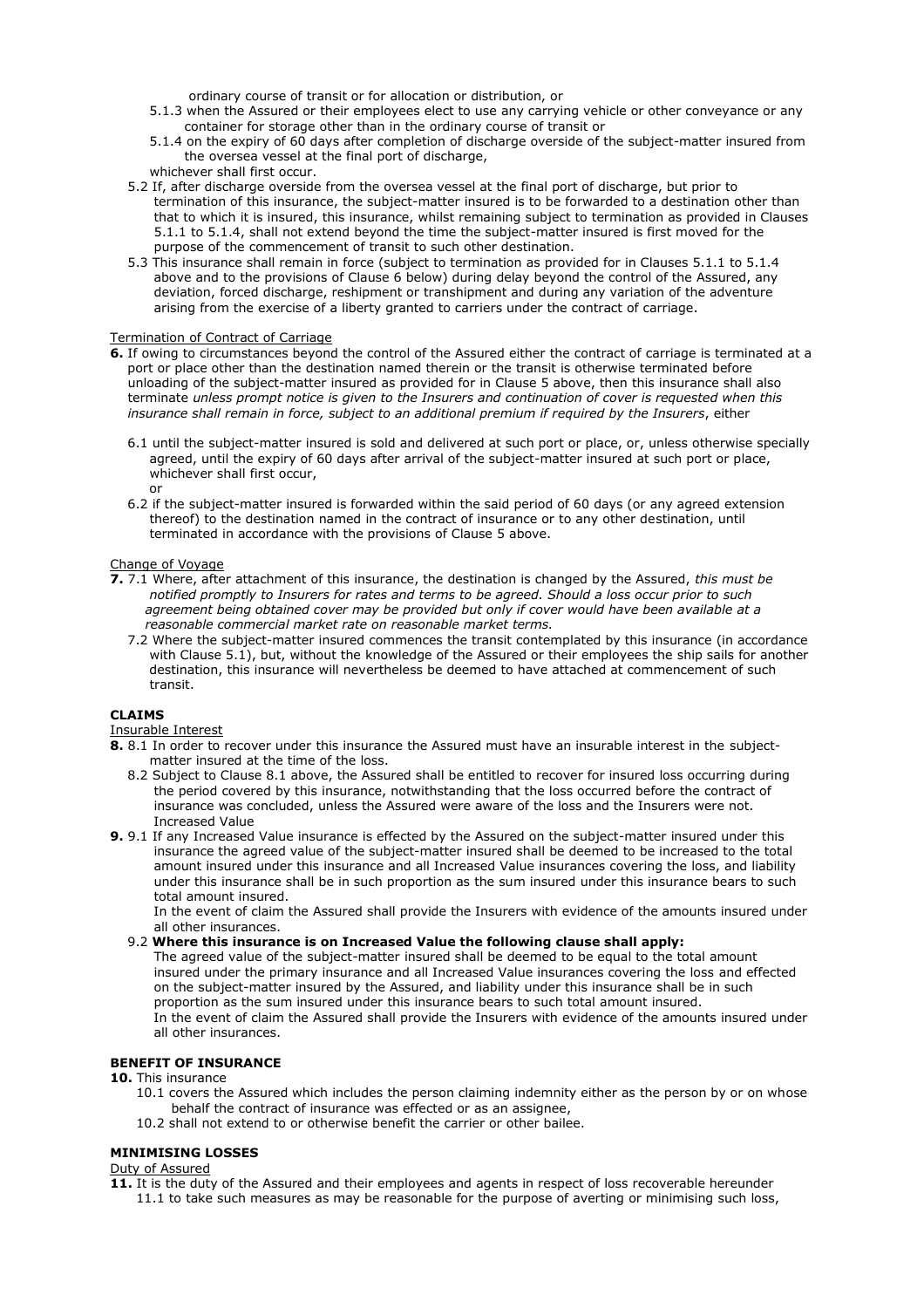and

11.2 to ensure that all rights against carriers, bailees or other third parties are properly preserved and exercised

and the Insurers will, in addition to any loss recoverable hereunder, reimburse the Assured for any charges properly and reasonably incurred in pursuance of these duties.

Waiver

**12.** Measures taken by the Assured or the Insurers with the object of saving, protecting or recovering the subject-matter insured shall not be considered as a waiver or acceptance of abandonment or otherwise prejudice the rights of either party.

# **AVOIDANCE OF DELAY**

**13.** It is a condition of this insurance that the Assured shall act with reasonable despatch in all circumstances within their control.

## **LAW AND PRACTICE**

**14.** This insurance is subject to English law and practice.

*NOTE:- Where a continuation of cover is requested under Clause 6, or a change of destination is notified under Clause 7, there is an obligation to give prompt notice to the Insurers and the right to such cover is dependent upon compliance with this obligation.*

**CL386 01/01/2009**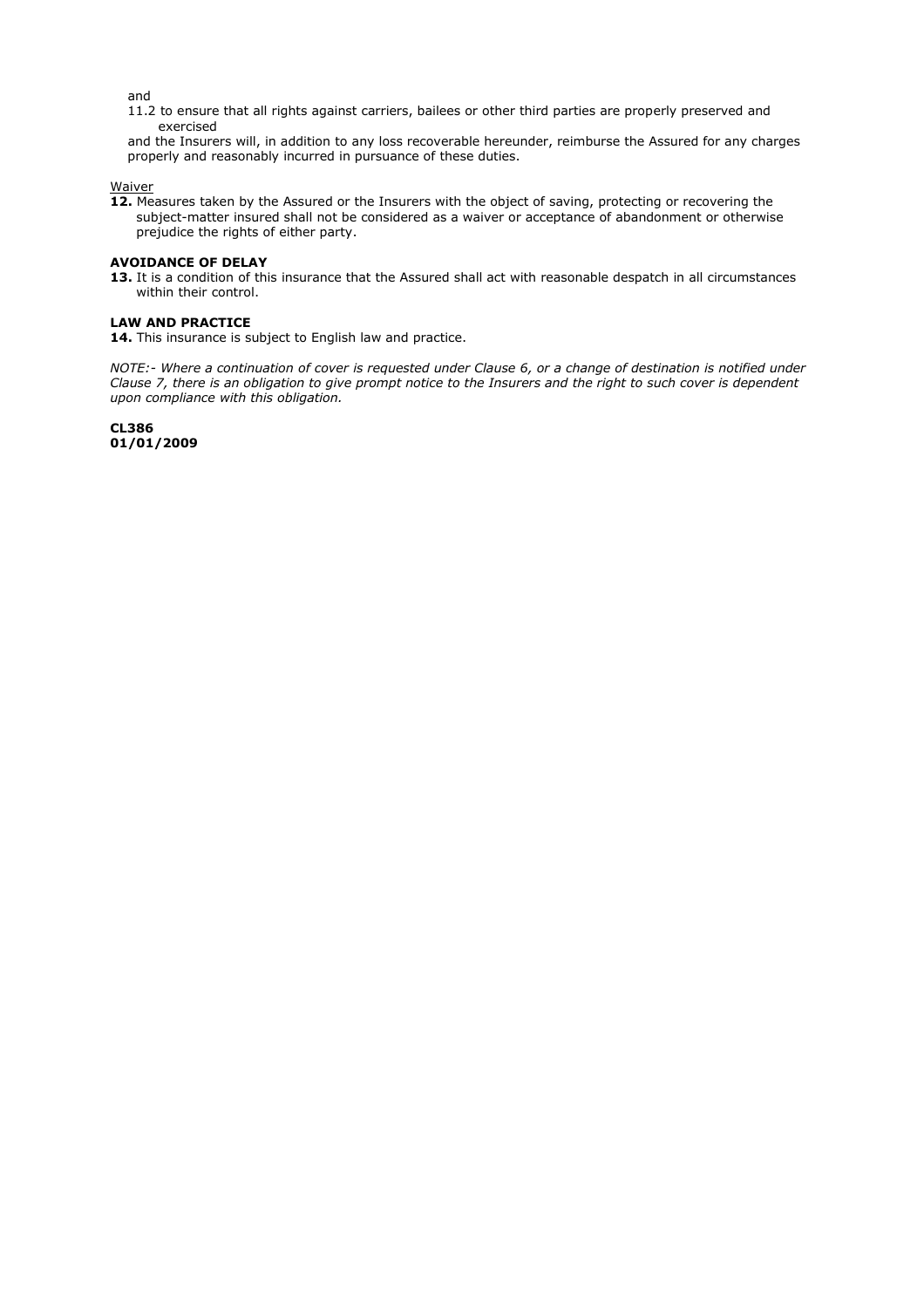### 1/1/09

## **INSTITUTE STRIKES CLAUSES (AIR CARGO)**

# **RISKS COVERED**

#### Risks

- **1.** This insurance covers, except as excluded by the provisions of Clause 3 below, loss of or damage to the subject-matter insured caused by
	- 1.1 strikers, locked-out workmen, or persons taking part in labour disturbances, riots or civil commotions 1.2 any act of terrorism being an act of any person acting on behalf of, or in connection with, any
	- organisation which carries out activities directed towards the overthrowing or influencing, by force or violence, of any government whether or not legally constituted
	- 1.3 any person acting from a political, ideological or religious motive.

#### Salvage Charges

**2.** This insurance covers salvage charges incurred to avoid or in connection with the avoidance of loss from any cause except those excluded in Clause 3 below.

## **EXCLUSIONS**

- **3.** In no case shall this insurance cover
	- 3.1 loss damage or expense attributable to wilful misconduct of the Assured
	- 3.2 ordinary leakage, ordinary loss in weight or volume, or ordinary wear and tear of the subject-matter insured
	- 3.3 loss damage or expense caused by insufficiency or unsuitability of packing or preparation of the subjectmatter insured to withstand the ordinary incidents of the insured transit where such packing or preparation is carried out by the Assured or their employees or prior to the attachment of this insurance (for the purpose of this Clause 3.3 "packing" shall be deemed to include stowage in a container and "employees" shall not include independent contractors)
	- 3.4 loss damage or expense caused by inherent vice or nature of the subject-matter insured
	- 3.5 loss damage or expense arising from unfitness of aircraft conveyance or container for the safe carriage of the subject-matter insured, where loading therein or thereon is carried out prior to attachment of this insurance or by the Assured or their employees and they are privy to such unfitness at the time of loading. This exclusion shall not apply where the contract of insurance has been assigned to the party claiming hereunder who has bought or agreed to buy the subject-matter insured in good faith under a binding contract.
	- 3.6 loss damage or expense caused by delay, even though the delay be caused by a risk insured against
	- 3.7 loss damage or expense caused by insolvency or financial default of the owners managers charterers or operators of the aircraft where, at the time of loading of the subject-matter insured on board the aircraft, the Assured are aware, or in the ordinary course of business should be aware, that such insolvency or financial default could prevent the normal prosecution of the transit This exclusion shall not apply where the contract of insurance has been assigned to the party claiming hereunder who has bought or agreed to buy the subject-matter insured in good faith under a binding contract
	- 3.8 loss damage or expense arising from the absence shortage or withholding of labour of any description whatsoever resulting from any strike, lockout, labour disturbance, riot or civil commotion
	- 3.9 any claim based upon loss of or frustration of the transit or adventure
	- 3.10 loss damage or expense directly or indirectly caused by or arising from the use of any weapon or device employing atomic or nuclear fission and/or fusion or other like reaction or radioactive force or matter
	- 3.11 loss damage or expense caused by war civil war revolution rebellion insurrection, or civil strife arising therefrom, or any hostile act by or against a belligerent power.

# **DURATION**

# Transit Clause

**4.** 4.1 Subject to Clause 7 below, this insurance attaches from the time the subject-matter insured is first moved in the warehouse, premises or at the place of storage (at the place named in the contract of insurance) for the purpose of the immediate loading into or onto the carrying vehicle or other conveyance for the commencement of transit,

continues during the ordinary course of transit

and terminates either

- 4.1.1 on completion of unloading from the carrying vehicle or other conveyance in or at the final warehouse, premises or place of storage at the destination named in the contract of insurance,
- 4.1.2 on completion of unloading from the carrying vehicle or other conveyance in or at any other warehouse, premises or place of storage, whether prior to or at the destination named in the contract of insurance, which the Assured or their employees elect to use either for storage other than in the ordinary course of transit or for allocation or distribution, or
- 4.1.3 when the Assured or their employees elect to use any carrying vehicle or other conveyance or any container for storage other than in the ordinary course of transit or
- 4.1.4 on the expiry of 30 days after completion of unloading of the subject-matter insured from the aircraft at the final place of discharge.

whichever shall first occur.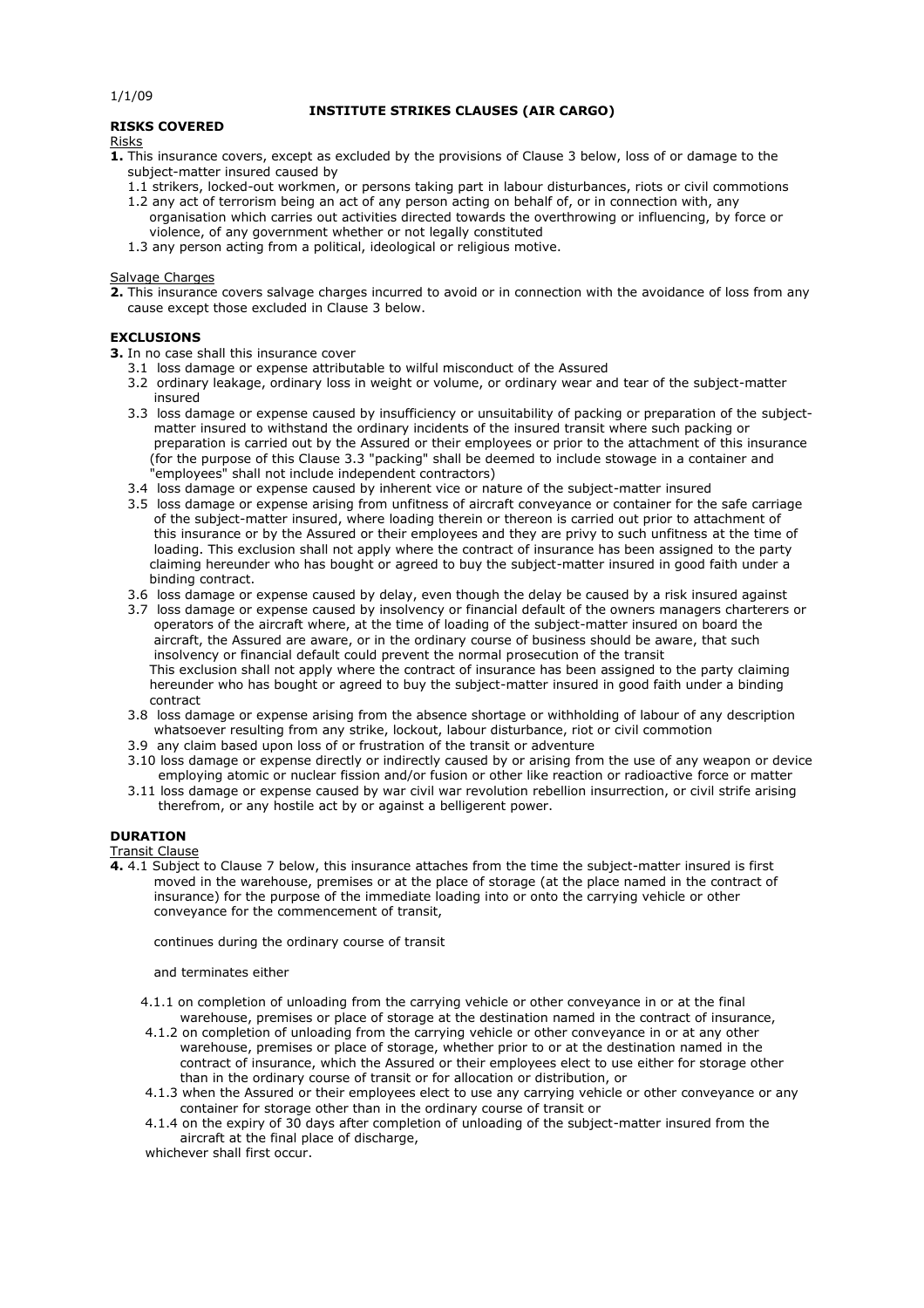- 4.2 If, after unloading from the aircraft at the final place of discharge, but prior to termination of this insurance, the subject-matter insured is to be forwarded to a destination other than that to which it is insured, this insurance, whilst remaining subject to termination as provided in Clauses 4.1.1 to 4.1.4, shall not extend beyond the time the subject-matter insured is first moved for the purpose of the commencement of transit to such other destination.
- 4.3 This insurance shall remain in force (subject to termination as provided for in Clauses 4.1.1 to 4.1.4 above and to the provisions of Clause 5 below) during delay beyond the control of the Assured, any deviation, forced discharge, reshipment or transhipment and during any variation of the adventure arising from the exercise of a liberty granted to the air carriers under the contract of carriage.

# Termination of Contract of Carriage

- **5.** If owing to circumstances beyond the control of the Assured either the contract of carriage is terminated at a place other than the destination named therein or the transit is otherwise terminated before unloading of the subject-matter insured as provided for in Clause 4 above, then this insurance shall also terminate *unless prompt notice is given to the Insurers and continuation of cover is requested when this insurance shall remain in force, subject to an additional premium if required by the Insurers*, either
	- 5.1 until the subject-matter insured is sold and delivered at such place, or, unless otherwise specially agreed, until the expiry of 30 days after arrival of the subject-matter insured at such place, whichever shall first occur,

or

5.2 if the subject-matter insured is forwarded within the said period of 30 days (or any agreed extension thereof) to the destination named in the contract of insurance or to any other destination, until terminated in accordance with the provisions of Clause 4 above.

## Change of Transit

- **6.** 6.1 Where, after attachment of this insurance, the destination is changed by the Assured, *this must be notified promptly to Insurers for rates and terms to be agreed. Should a loss occur prior to such agreement being obtained cover may be provided but only if cover would have been available at a reasonable commercial market rate on reasonable market terms.*
	- 6.2 Where the subject-matter insured commences the transit contemplated by this insurance (in accordance with Clause 4.1), but, without the knowledge of the Assured or their employees the aircraft leaves for another destination, this insurance will nevertheless be deemed to have attached at commencement of such transit.

## **CLAIMS**

### Insurable Interest

- **7.** 7.1 In order to recover under this insurance the Assured must have an insurable interest in the subjectmatter insured at the time of the loss.
	- 7.2 Subject to Clause 7.1 above, the Assured shall be entitled to recover for insured loss occurring during the period covered by this insurance, notwithstanding that the loss occurred before the contract of insurance was concluded, unless the Assured were aware of the loss and the Insurers were not.

#### Increased Value

**8.** 8.1 If any Increased Value insurance is effected by the Assured on the subject-matter insured under this insurance the agreed value of the subject-matter insured shall be deemed to be increased to the total amount insured under this insurance and all Increased Value insurances covering the loss, and liability under this insurance shall be in such proportion as the sum insured under this insurance bears to such total amount insured.

In the event of claim the Assured shall provide the Insurers with evidence of the amounts insured under all other insurances.

# 8.2 **Where this insurance is on Increased Value the following clause shall apply:**

The agreed value of the subject-matter insured shall be deemed to be equal to the total amount insured under the primary insurance and all Increased Value insurances covering the loss and effected on the subject-matter insured by the Assured, and liability under this insurance shall be in such proportion as the sum insured under this insurance bears to such total amount insured.

In the event of claim the Assured shall provide the Insurers with evidence of the amounts insured under all other insurances.

# **BENEFIT OF INSURANCE**

## **9.** This insurance

- 9.1 covers the Assured which includes the person claiming indemnity either as the person by or on whose behalf the contract of insurance was effected or as an assignee,
- 9.2 shall not extend to or otherwise benefit the carrier or other bailee.

# **MINIMISING LOSSES**

#### Duty of Assured

- **10.** It is the duty of the Assured and their employees and agents in respect of loss recoverable hereunder
	- 10.1 to take such measures as may be reasonable for the purpose of averting or minimising such loss, and
	- 10.2 to ensure that all rights against carriers, bailees or other third parties are properly preserved and exercised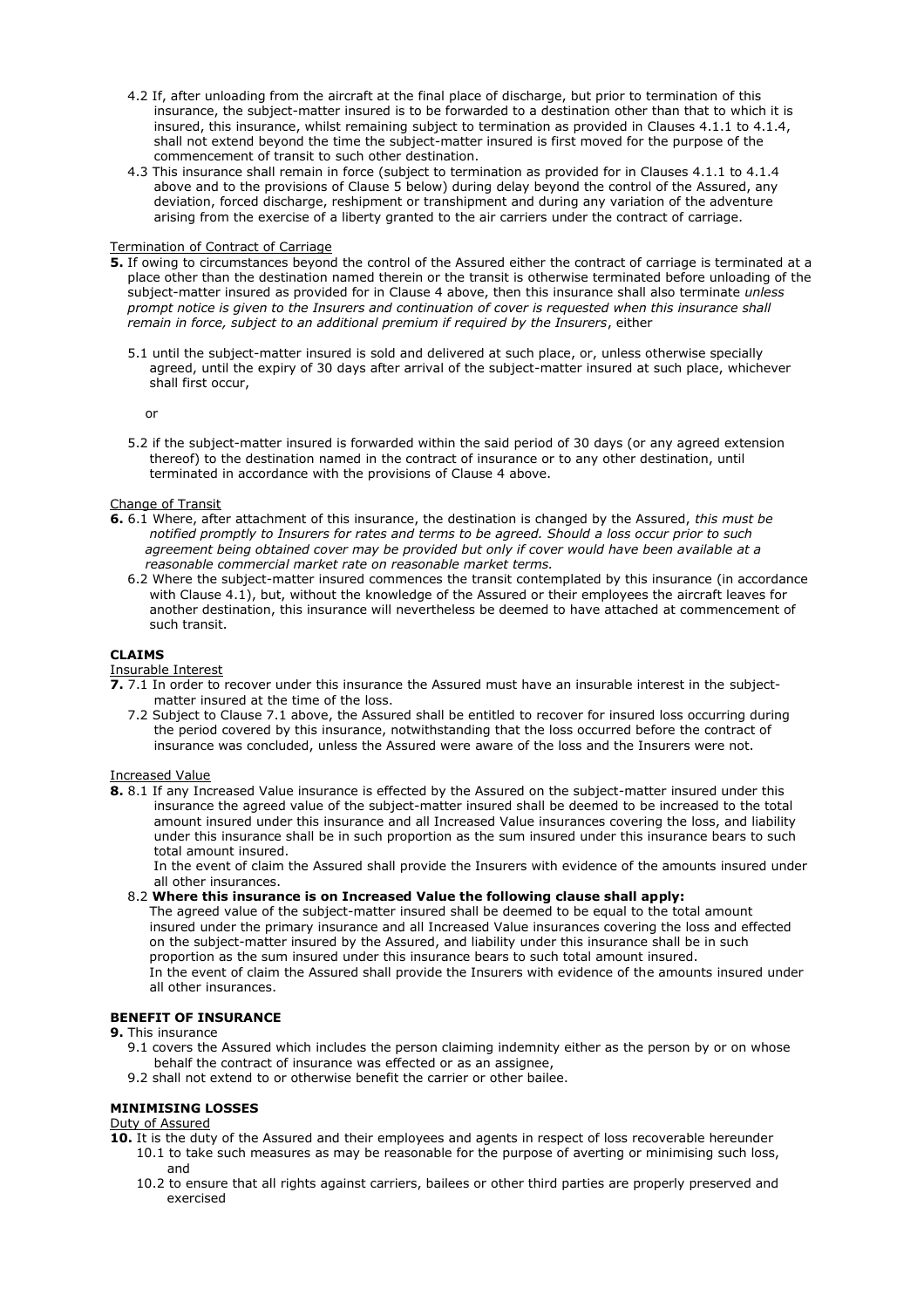and the Insurers will, in addition to any loss recoverable hereunder, reimburse the Assured for any charges properly and reasonably incurred in pursuance of these duties.

**Waiver** 

**11.** Measures taken by the Assured or the Insurers with the object of saving, protecting or recovering the subject-matter insured shall not be considered as a waiver or acceptance of abandonment or otherwise prejudice the rights of either party.

## **AVOIDANCE OF DELAY**

**12.** It is a condition of this insurance that the Assured shall act with reasonable despatch in all circumstances within their control.

#### **LAW AND PRACTICE**

13. This insurance is subject to English law and practice.

*NOTE:- Where a continuation of cover is requested under Clause 5, or a change of destination is notified under Clause 6, there is an obligation to give prompt notice to the Insurers and the right to such cover is dependent upon compliance with this obligation.*

**CL389 01/01/2009**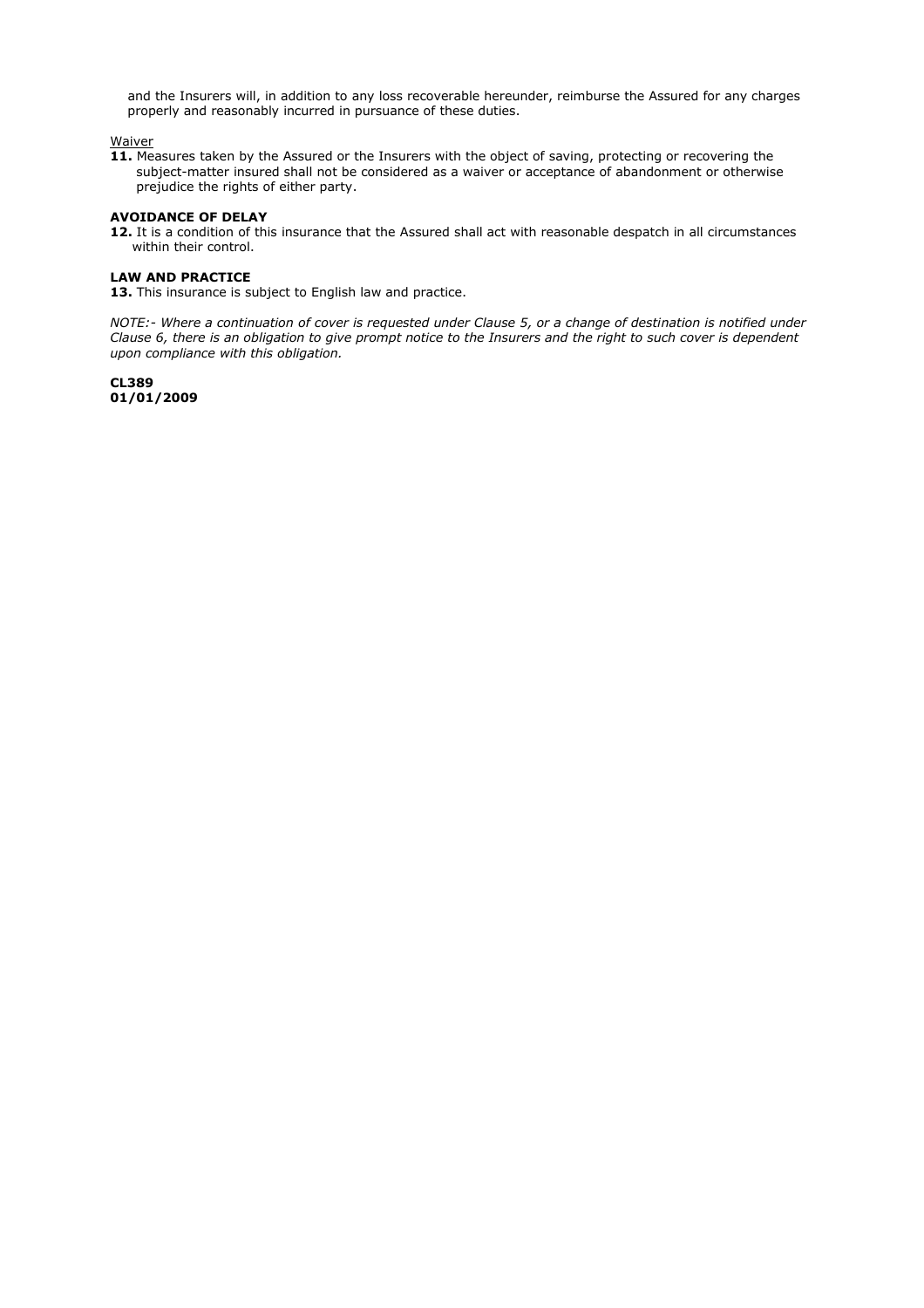# **INSTITUTE CLASSIFICATION CLAUSE**

#### **QUALIFYING VESSELS**

- 1. This insurance and the marine transit rates as agreed in the policy or open cover apply only to cargoes and/or interests carried by mechanically self-propelled vessels of steel construction classed with a Classification Society which is:
	- 1.1 a Member or Associate Member of the International Association of Classification Societies (IACS)\*, or
	- 1.2 a National Flag Society as defined in Clause 4 below, but only where the vessel is engaged exclusively in the coastal trading of that nation (including trading on an inter-island route within an archipelago of which that nation forms part).

Cargoes and/or interests carried by vessels not classed as above must be notified promptly to underwriters for rates and conditions to be agreed.

Should a loss occur prior to such agreement being obtained cover may be provided but only if cover would have been available at a reasonable commercial market rate on reasonable commercial market terms.

## **AGE LIMITATION**

2. Cargoes and/or interests carried by Qualifying Vessels (as defined above) which exceed the following age limits will be insured on the policy or open cover conditions subject to a additional premium to be agreed.

Bulk or combination carrier over 10 years of age or other vessels over 15 years of age unless they:

- 2.1 have been used for the carriage of general cargo on an established and regular pattern of trading between a range of specified ports, and do not exceed 25 years of age, or
- 2.2 were constructed a s containerships, vehicle carriers or double-skin open-hatch gantry crane vessels (OHGCs) and have been continuously used as such on an established and regular pattern of trading between a range of specified ports, and do not exceed 30 years of age.

# **CRAFT CLAUSE**

3. The requirements of this clause do not apply to any craft used to load or unload the vessel within the port area.

### **NATIONAL FLAG SOCIETY**

4. A National Flag Society is a Classification Society which is domiciled in the same country as the owner of the vessel in question which must also operate under the flag of that country.

## **PROMPT NOTICE**

5. Where this insurance requires the assured to give prompt notice to the Underwriters, the right to cover is dependent upon compliance with that obligation.

# **LAW AND PRACTICE**

6. This insurance is subject to English law and practice.

*\* For a current list of IACS Members and Associate Members please refer to the IACS website at www.iacs.org.*